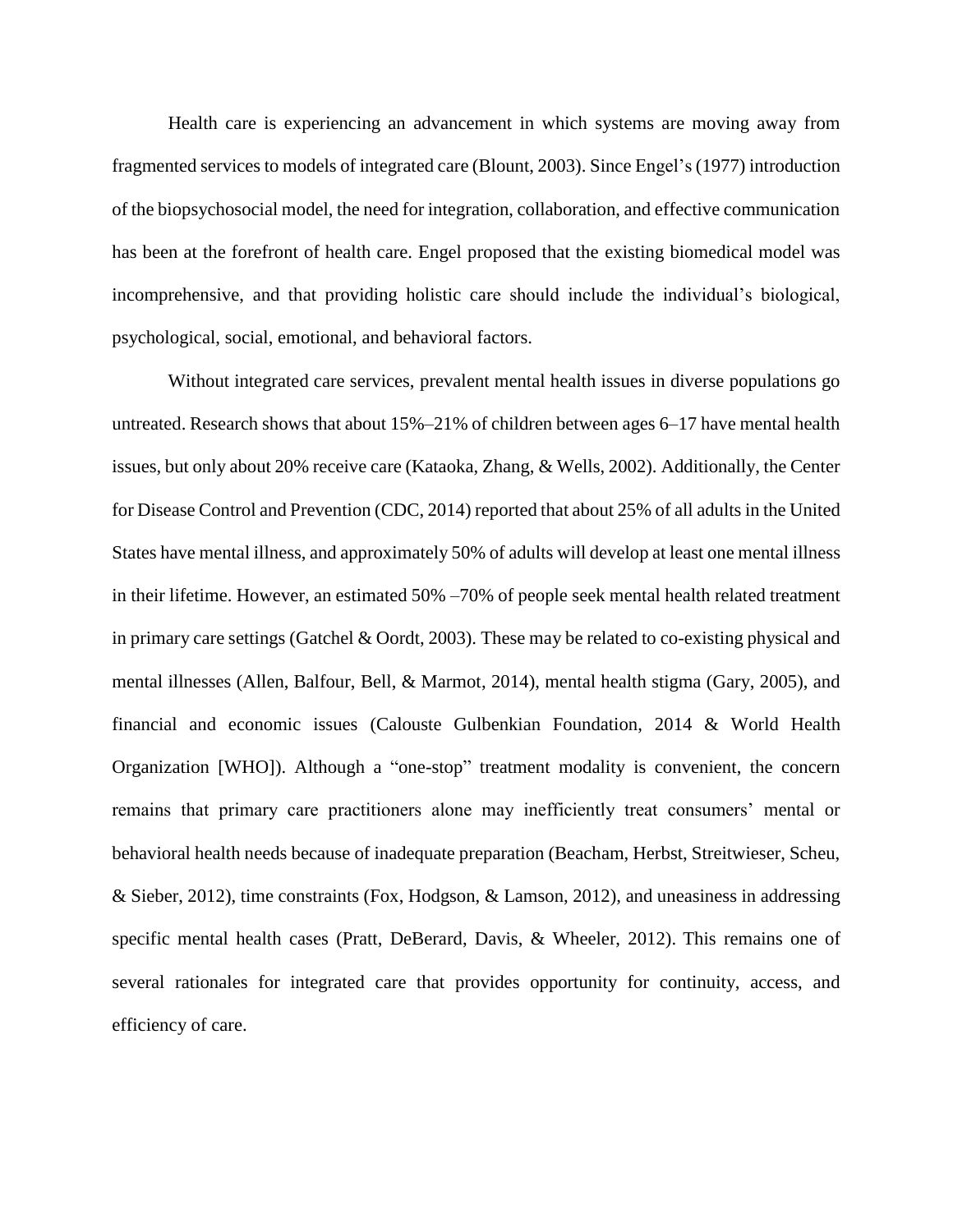Until recently, little to no collaboration occurred between primary care and mental health practitioners, leading to fragmented treatment services. Experts have argued that behavioral health training programs, such as graduate counseling programs, have a responsibility to train its workforce for this treatment modality (Edwards & Patterson, 2006; Johnson & Freeman, 2014). Studies show that counselors who have worked in integrated care settings have reported that this level of care is valuable, but they have also advocated for training (Gersh, 2008; Glueck, 2015). Without training, the disparities in the scope of practice, communication, and treatment modalities between counselors and medical health practitioners are illuminated (Hunter, Goodie, Oordt, & Dobmeyer, 2009; Vogel, Kirkpatrick, Collings, Cederna-Meko, & Grey, 2012).

Considering that there is a void in the literature regarding counselor training and competencies or perceived competencies in integrated care, this study explored graduate counseling students' perceived competencies to assess participants' knowledge, attitude, and skills about integrated care. Mainly due to the work of Albert Bandura (Bandura, 1977, 1986), evidence exists to support the assertion that one's self-efficacy is related to competence (Lunenburg, 2011). Thus, graduate counseling students' perception of their skills, knowledge, and attitude towards integrated care likely have influence on their engagement in integrated care employment opportunities. Essentially, the author of the current research was interested in what students believe they know or can accomplish as it pertains to integrated care. It is noteworthy that "behavioral health practitioners" used in the literature review is representative of counselors and other mental health practitioners. Sections that are specific to professional counseling or counselor education are indicated.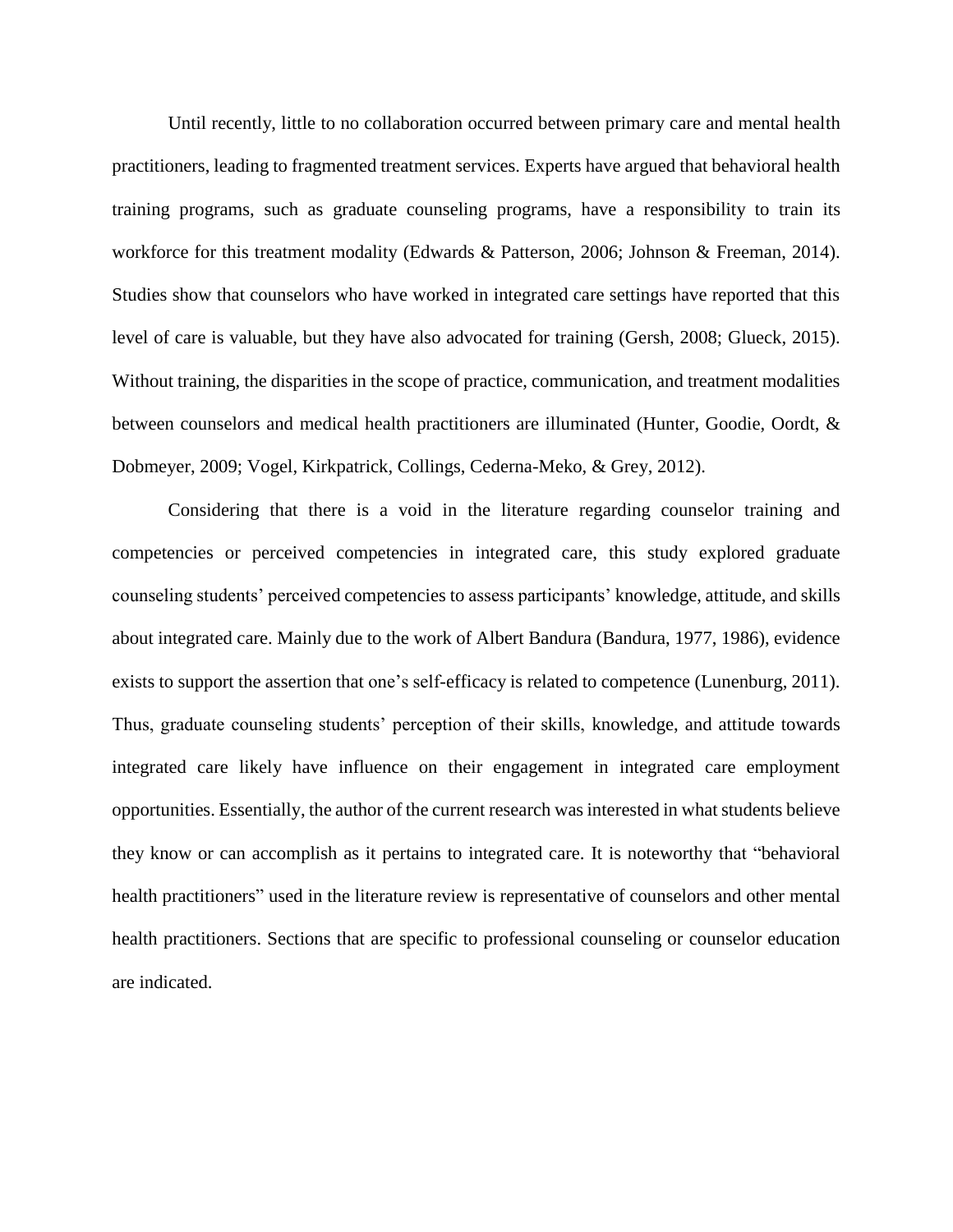### **Related Literature Review**

## **Integrated Care: Cultural Disparities and Challenges**

The call for integrated care training in many instances has been driven by the cultural disparities that exist between the traditional medical and behavioral health professional training programs. Traditional medical practitioners trained to focus on the medical and physical needs of consumers may be biased toward treating only physical health, while behavioral health practitioners have a bias and are specialized to treat mental and behavioral health issues. The biases create clinical and operational challenges (Fox et al., 2012). These cultural disparities could relate to language differences, use of space and time, scope of practice, and privacy and confidentiality issues (Edwards & Patterson, 2006; Hunter et al., 2009; Vogel et al., 2012).

Primary care and behavioral health practitioners speak different professional languages and sometimes apply different treatment modalities (Edwards & Patterson, 2006). Although most health professionals are trained to understand the connection between biomedical and psychosocial needs, specialization makes it difficult for professionals to competently understand each other's practice. Originally, primary care practitioners offered support to consumers' with behavioral health issues; but, the introduction of "*miracle medicine"* as described by Robinson and Reiter (2007, p. 84), has gradually reduced the time spent with consumers. Treatment of choice is falling on more medication and less behavioral interventions. On the other hand, behavioral health practitioners exposed to a plethora of behavioral interventions become more apt to provide behavioral care than the medical components of the consumer's needs. Edwards and Patterson (2006) used the example of family therapists' usage of terms such as "parentification, enmeshment, and circular causality which [are] unfamiliar to medical care providers and coexist with another language, including myocardial infarction and irritable bowel syndrome" (p.35). In other words,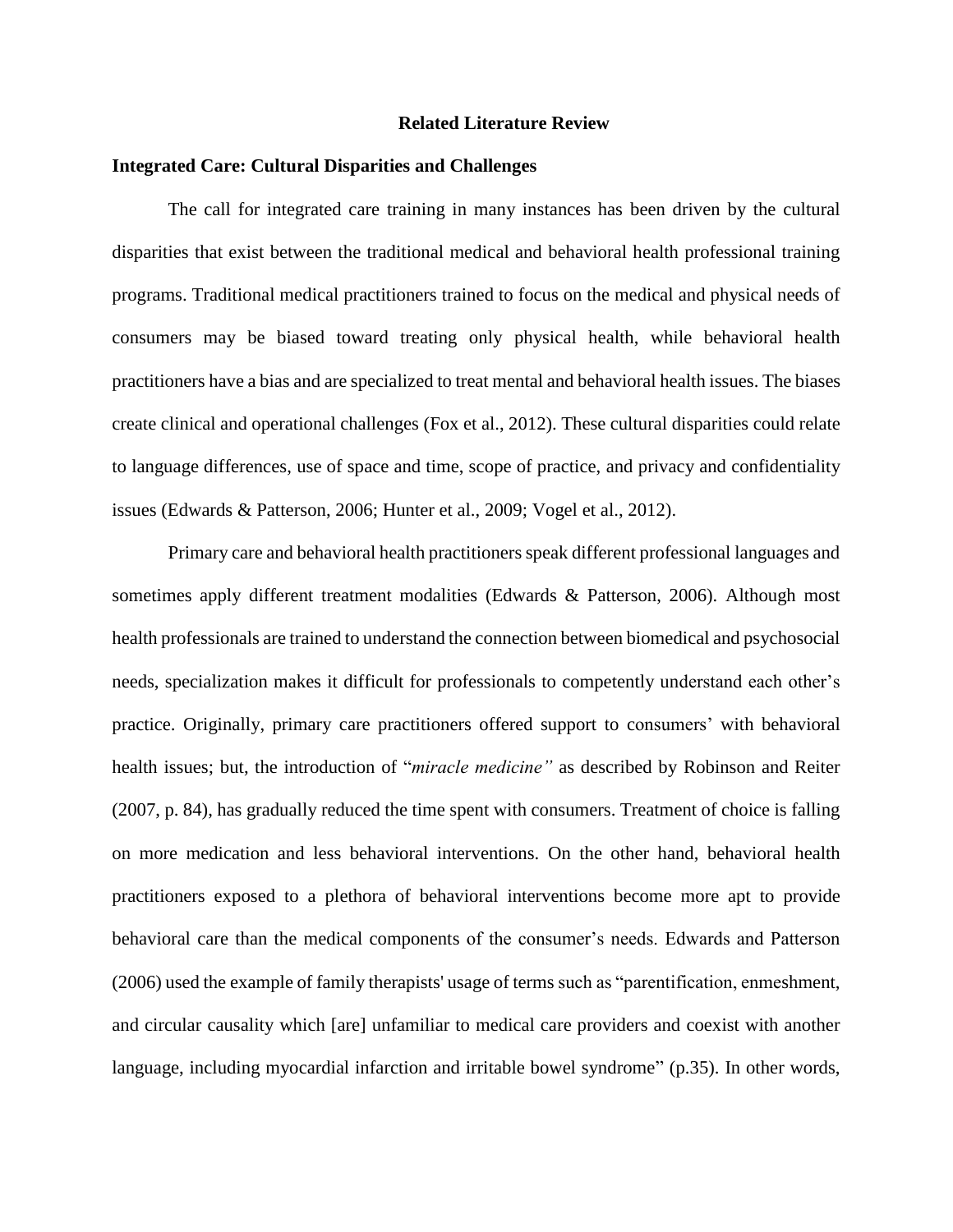some mental health related issues can co-exist with physical health issues, but the language barrier may impede treatment efficacy. Moreover, language disparity becomes obvious when behavioral health practitioners refer to consumers as "clients" and primary care practitioners refer to them as "patients" (Edwards & Patterson, 2006, p. 35).

The use of time is among the most cited disparities between behavioral and primary care practitioners (Edwards & Patterson 2006; Hunter et al., 2009; Robinson & Reiter, 2007). Primary care practitioners typically spend 15 to 30 minutes with each patient, but traditional behavioral health practitioners spend between 50 minutes to an hour per client session. This creates challenges when behavioral health practitioners in integrated care settings are expected to adapt the 15-30 minute time-span. The issues involved in treatment time correlates with the clinical challenges (Fox et al., 2012). Treatment modalities for behavioral health in integrated care, as opposed to traditional mental health treatment, continue to seek brief treatments (Fox et al., 2012; Robinson & Reiter, 2007) with less emphasis on probes to unexpressed symptoms.

Further challenges are related to the use of space and assuring confidentiality. Usually, in a traditional counseling setting, a behavioral health practitioner's office is without interruption. However, in an integrated care setting, privacy is not guaranteed. Ethical issues regarding confidentiality are heightened for behavioral health practitioners because "the unit of confidentiality in mental health is between the therapist and the consumer, whereas the unit of confidentiality in primary care, and in medicine generally, is between the consumer and the team" (Blount & Bailey, 2014, p. 2). This creates ethical dilemmas for behavioral health practitioners because their ethical responsibility to maintain client confidentiality might be blurred.

Another challenge worth noting relates to issues surrounding professional identity. In exploring counselor identity and its impact in integrated care environments, Gersh (2008)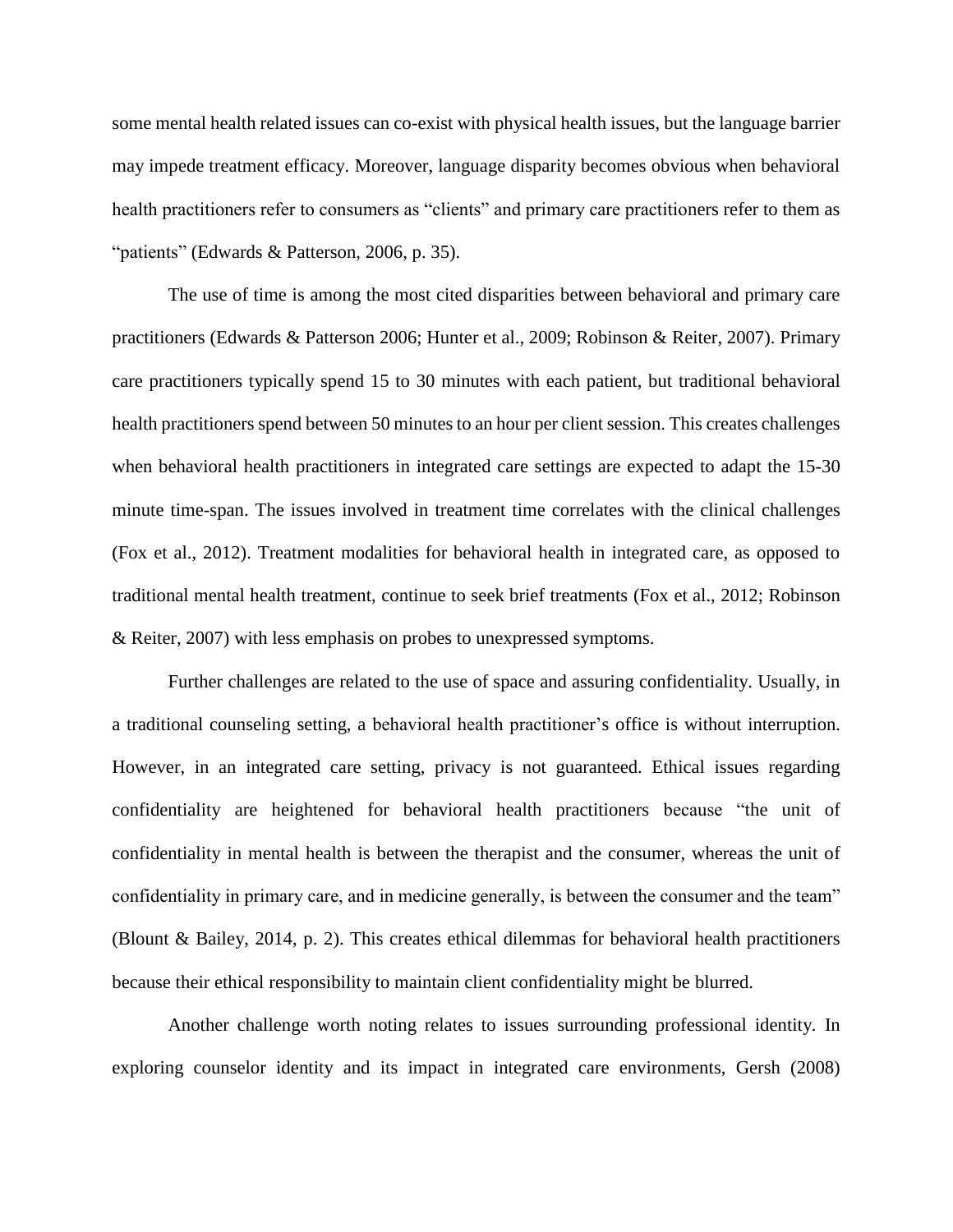interviewed six licensed professional counselors working in an integrated care environment. Results of the study indicated that counselors' expressed change in roles (from "a specialist" to a "generalist") and mode of operation which affect their identity. Garcia-Shelton and Vogel (2002) have suggested that strong professional identity is essential to effective functioning in integrated care settings. Therefore, exposure to integrated care training bridges the gap and promotes understanding of roles and responsibilities, reduces assumptions, and helps to create a conducive environment for practitioners (Beacham et al., 2012; Hoover & Andazola, 2012).

## **SAMHSA-HRSA's Efforts to Bridge the Gap**

With a primary goal of bridging the gap, the Substance Abuse and Mental Health Services Administration and the Health Resources and Services Administration (SAMHSA-HRSA) initiated the development of integrated care competency categories for health organizations and training programs (Hoge, Morris, Laraia, Pomerantz, & Farley, 2014). Hoge et al. explained that the standards were developed to satisfy the need for a common set of competencies in integrated care settings, and to provide guidance for the integration of behavioral health into primary care. The SAMHSA-HRSA competencies are categorized into nine sections and include: (a) interpersonal communications, (b) collaborations and teamwork, (c) screening and assessment, (d) care planning and care coordination, (e) intervention, (f) cultural competence and adaptation, (g) systems oriented practice, (h) practice-based learning and quality improvement, and (i) informatics (Hoge et al., 2014, p. 4). Each of these categories has competencies enumerated to suggest the specific best practices and potential expectations for medical and behavioral health practitioners. Employing the nine SAMHSA-HRSA competency categories as foundation, the researcher for this current study developed a survey instrument—Integrated Care Competency Survey (ICCS) —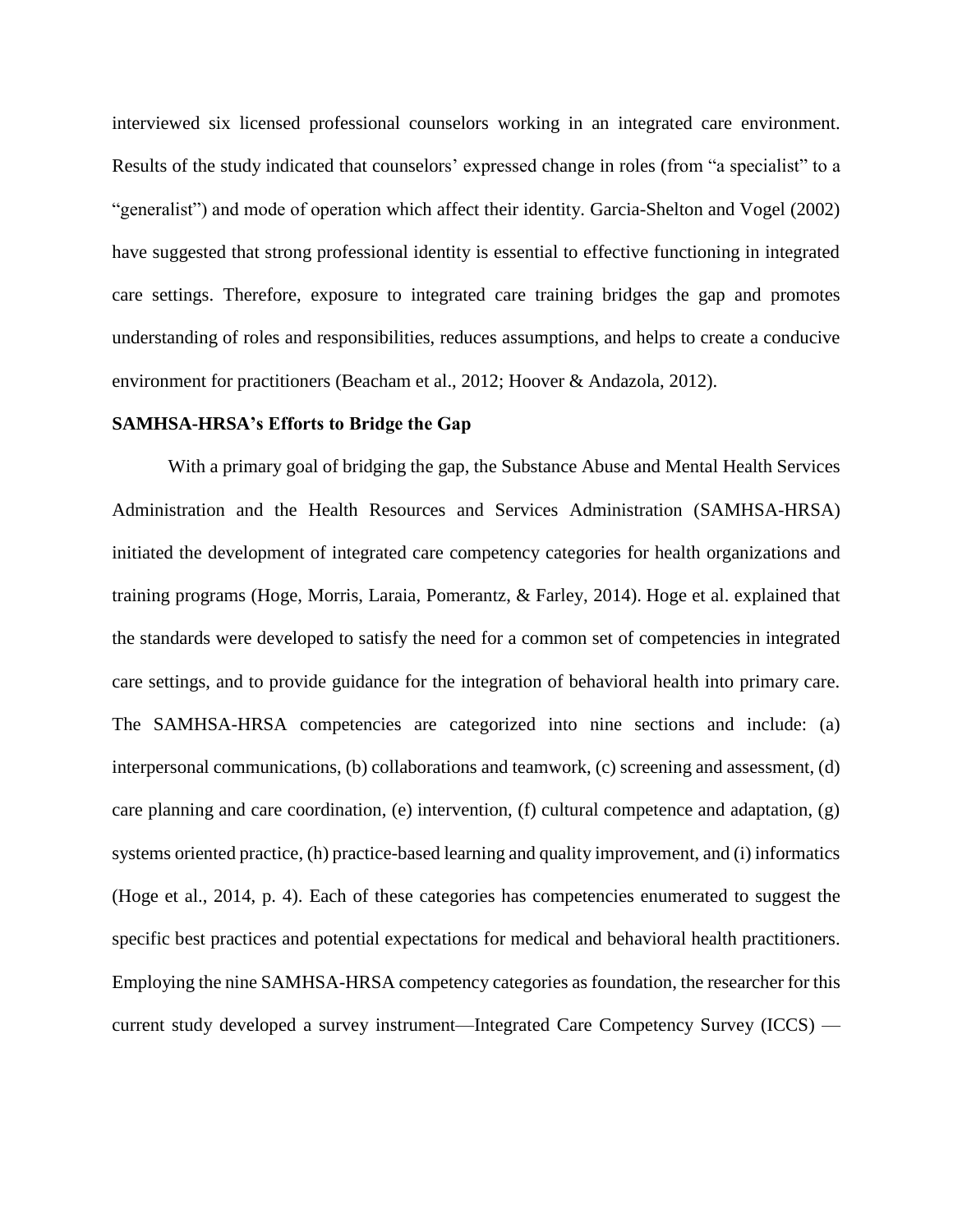used as the primary instrument for this study. Further information about the ICCS is provided in the instrumentation section of this article.

Additionally, the SAMHSA–HRSA Center for Integrated Health Solutions (CIHS) established and funded programs to promote the integration of primary and behavioral health services. SAMHSA-HRSA CIHS (n.d.) provides resources, including grants, to support integrative efforts and training initiatives. A few counselor education programs have applied for, and have received grants that enabled training of counselor trainees in integrated care centers (HRSA, 2014). These grants are an indication that both HRSA and some counseling programs place value on preparing graduate counseling students for integrated services.

## **The Focus of this Current Study**

Support for integrated care from professional counseling organizations has increased. For example, the American Mental Health Counselors Association (AMHCA, 2016) has developed integrated care standards. Additionally, the Council for Accreditation of Counseling and Related Educational Programs (CACREP, 2015) has a provision in its current standards that stipulates graduate counseling students' exposure to "multiple professional roles and functions of counselors across specialty areas, and their relationships with human service and integrated behavioral health care systems, including interagency and interorganizational collaboration and consultation" (p. 8). However, professional counselors lack training in integrated care (Gersh, 2008), and there is a similar limitation in literature about graduate counseling students' training.

To promote education, access, and continuity of care for health consumers, counselor trainees need to be well-equipped and positioned to function in integrated care settings. Counselor education programs can ascertain aspects of the SAMHSA-HRSA competencies that need to be addressed in the existing CACREP curricula to bridge the necessary gaps. In this study, students'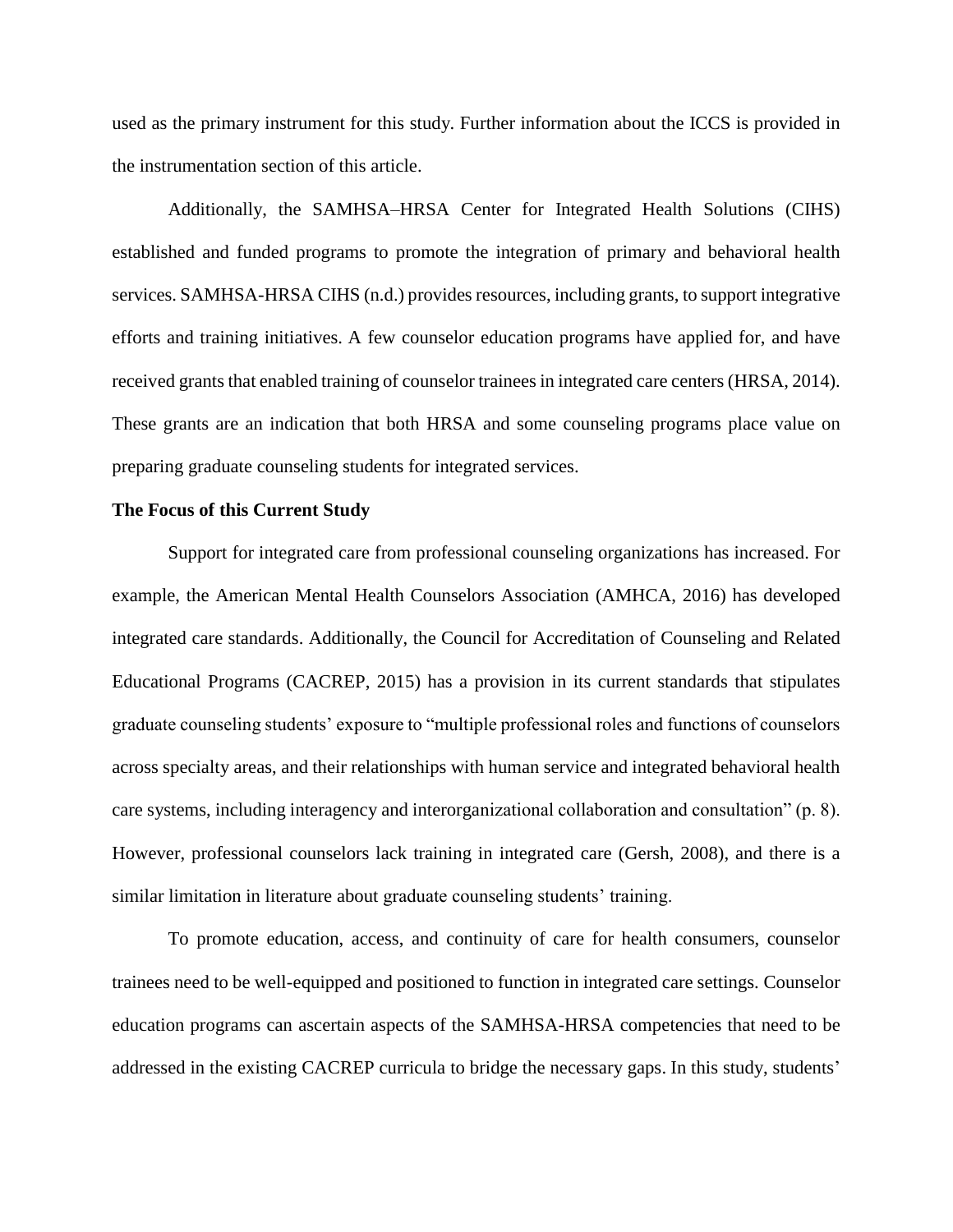perceived competencies of integrated care are assessed. Furthermore, students in counselor education programs awarded with a HRSA grant for integrated care initiatives, (a) identify acquired skills developed as a result of going through CACREP programs, (b) identify challenges faced when placed in integrated care settings for apprenticeship, and (c) indicate strategies they used to overcome the identified challenges.

Overall, the purpose of this study was twofold: (a) to quantitatively examine graduate counseling students' perceived competencies relative to the SAMHSA–HRSA integrated care competency categories, and (b) to qualitatively understand the experiences of students who have had field placements in integrated care sites. To achieve the purpose of the study, the following research questions were addressed: (a) to what extent do graduate counseling students perceive their level of competence based on the integrated care competency survey (ICCS)? (b) What are graduate counseling students experiences with integrated care?

#### **Method**

#### **Participants**

The participants  $(n = 243)$  constituted of graduate counseling students from 15 CACREP accredited programs across the United States, with specialties in addiction, clinical mental health, clinical rehabilitation, college, and marriage, couple and family counseling. The majority of the total sample were: master's degree students (*n* = 225, 92.6%), clinical mental health specialty (*n* = 187, 75.7%), females (*n* = 211, 86.8%), and no training in integrated care (*n* = 186, 76.5%). Participants with training in integrated care  $(n = 57)$  with non-mutually exclusive responses selected options such as coursework  $(n = 45)$ , workshop  $(n = 21)$ , conferences  $(n = 19)$ , and certificate training  $(n = 5)$ , as the mode of training in integrated care.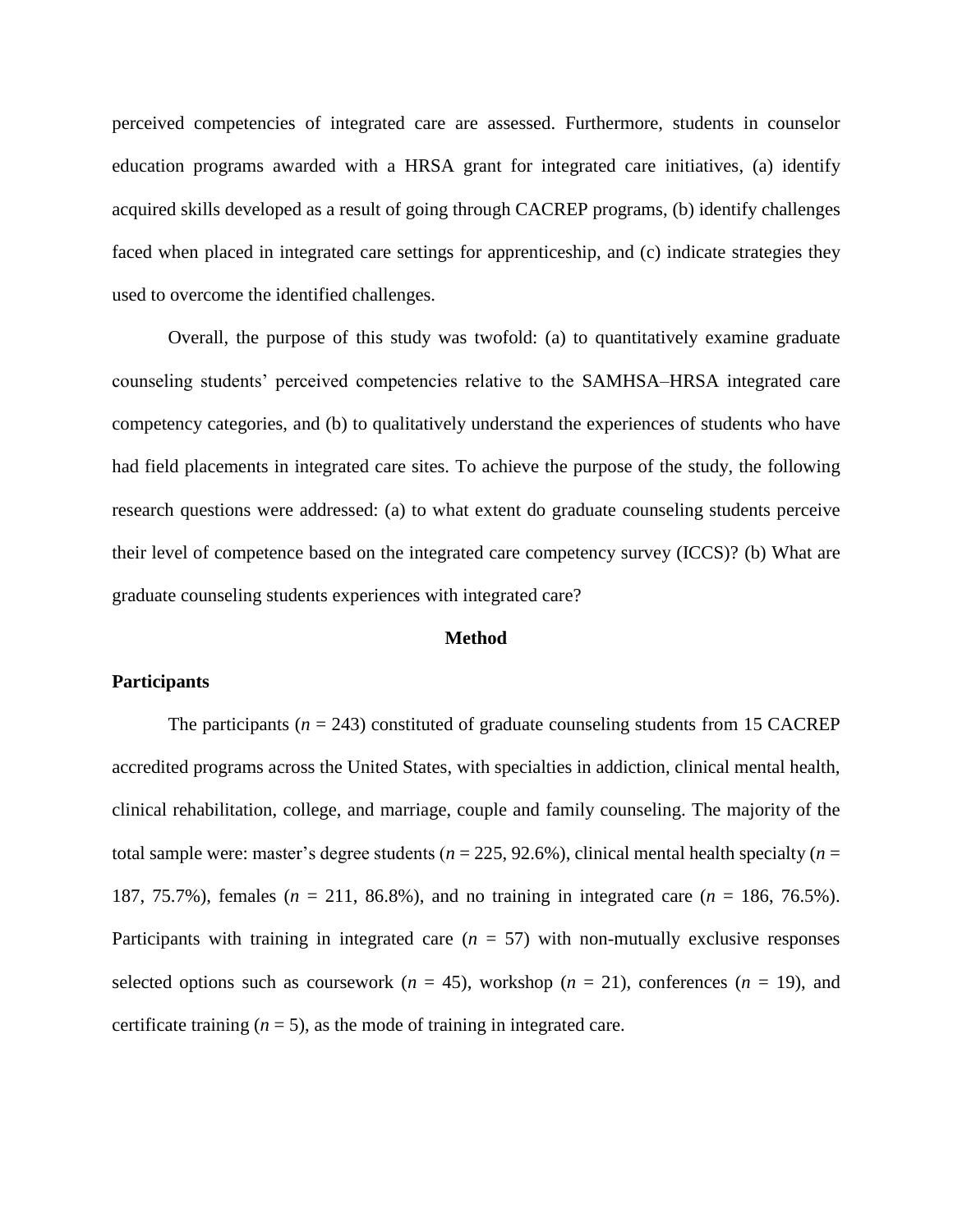There were 129 (53.1%) participants with no field experience and 114 (46.9%) participants with field experience. Among those who have had field experience, 38 (33%) had placement in integrated care settings, and 76 (67%) had experiences in other field placements beside integrated care settings. The mean age for the participants was  $30.24$  years (*SD* = 10.13), with the youngest participant being 21 years and the oldest being 70 years.

## **Procedure**

This study employed a survey research method, and was limited to graduate counseling students in CACREP accredited counselor education programs. Through a contact person from CACREP, 346 eligible programs were identified, and a total of 15 CACREP accredited counseling programs agreed to participate in the study. Six programs were purposefully selected because they were recipients of the HRSA grant for integrated care training (HRSA, 2014). The additional nine programs were randomly sampled from the remaining CACREP accredited programs. Following Institutional Review Board (IRB) approval, invitation emails containing the Web-based Qualtrics URL to the survey were distributed to the faculty contact persons in each of the participating programs. They in turn forwarded the invitation emails to their programs' listservs. Because confidentiality was promised, names and specific identifying information of participants or their programs will not be divulged in this article.

## **Instrumentation: Integrated Care Competency Survey (ICCS)**

Information regarding students' perceived competency in integrated care was collected as part of a larger research study focused on counselor trainees' integrated care development, and the assessment of the ICCS. Although there were instruments that measured interprofessional education (Curran, Sharpe, Forristall, & Flynn, 2008; Parsell & Bligh, 1999), they were not targeted to competencies about integrated care. Consequently, the author for this current research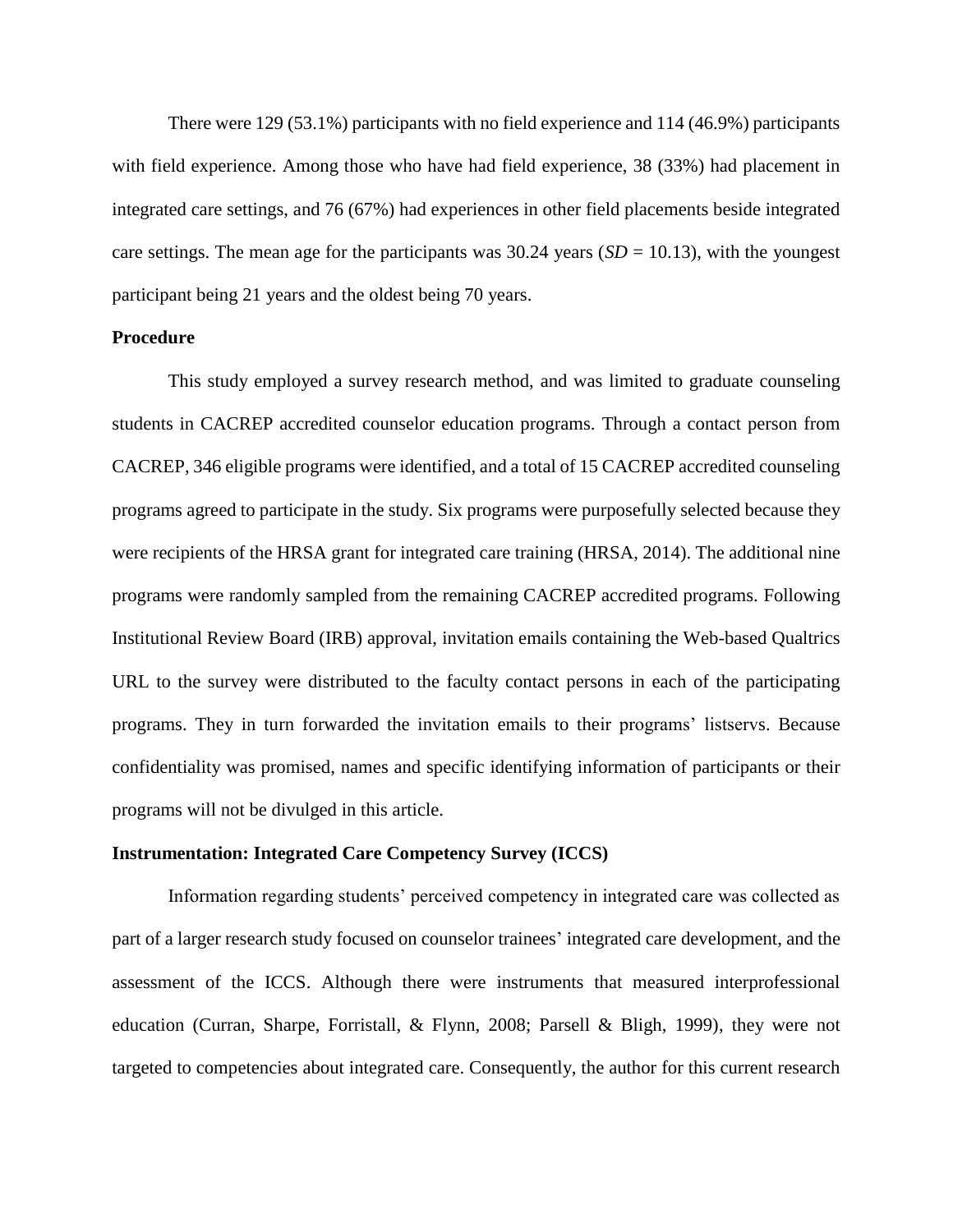generated the ICCS items from the nine SAMHSA-HRSA integrated care competency categories (Hoge et al., 2014) because it served as the single most widely recognized set of competencies at the time of this study. At its initial development, the ICCS comprised of 95 competency items. According to DeVellis (2012), cognitive interviews, expert reviews, and a pilot study are appropriate steps to ensure content validity. As a result, four expert reviewers (two practitioners and two methodologists) provided feedback in revising the items. Additionally, in conducting cognitive interviews, four graduate counseling students were asked to read the survey items for readability, clarity, and conciseness. Subsequently, a pilot study was conducted with a total of 36 graduate counseling students as part of the validation process which yielded a total of 65 competency items on the nine competency categories for the ICCS. Furthermore, 11 demographic items and 3 open-ended questions were included to establish variables and students' experiences in integrated care respectively. The participants responded to the competency items using a 6-point Likert scale ranging from 1 (strongly disagree) to 6 (strongly agree). The 6-point Likert-scale was grouped into quartiles, with a median score of 3.5. A score of 5 and above was classified as strongly competent, 3.5 to 4.9 was competent, 2 to 3.4 moderately competent, and 1.9 and below was low competence. The overall Cronbach's alpha on the 65 competency items was .98.

## **Research Design and Analytic Strategies**

Due to the exploratory nature of this study, a mixed method design with the purpose of expansion was employed. A mixed method expansion design is used when "extending the scope, breadth, and range of inquiry by using different methods for different inquiry components" (Greene, Caracelli, & Graham, 1989, p. 269). In essence, this type of design allows for a more comprehensive examination of the same paradigm but different methods and sets of questions are used to examine various phenomena. A quantitative method alone may be insufficient when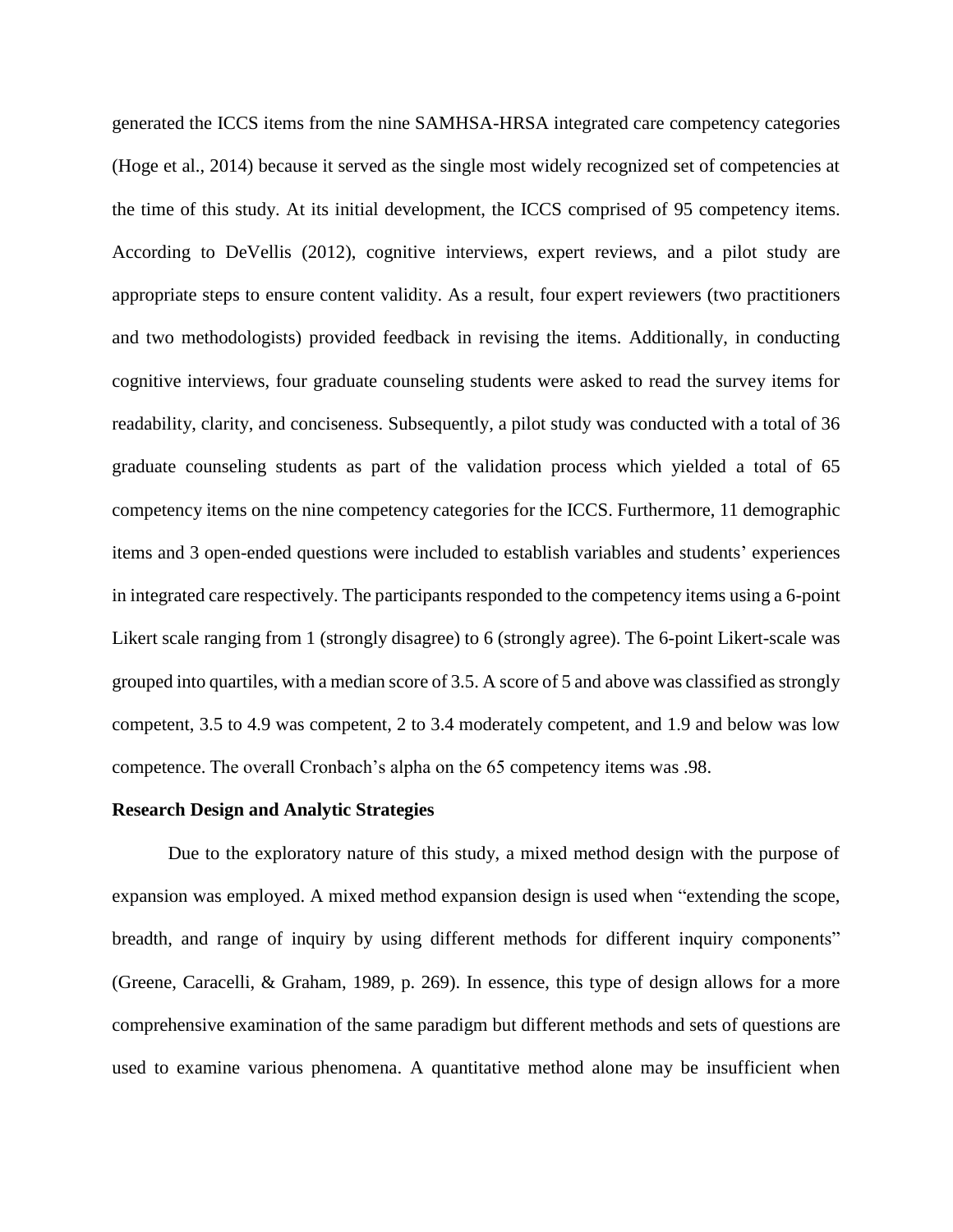researchers are interested in understanding experiences of respondents (O'Cathain, Murphy, & Nicholl, 2007). Thus, in the context of examining graduate counseling students' perspectives about integrated care, the ICCS items captured the overall perceptions of students but the qualitative open-ended questions were added to the survey items to understand the unique experiences of students who have had field experiences in these types of settings.

Data analysis for the quantitative section of the study was conducted using descriptive statistics on selected characteristics about graduate counseling students on the nine SAMHSA-HRSA competency categories. The researcher used the SPSS statistical software for the quantitative aspect of the analyses. Additionally, Braun and Clarke's (2006) qualitative thematic analysis guidelines helped to establish codes and themes from participants' responses to the three open-ended questions. The steps involved familiarity with the data, generation of initial codes, searching for themes, reviewing the themes, defining and naming themes, and writing the report. Furthermore, the researcher used qualitative bracketing measures such as involving two other analysts in the thematic process to increase trustworthiness. Each analyst examined the data, and over at least three meetings of iterative processes, the analysts were able to triangulate their findings to reach a consensus on the themes. According to Guba (1981), the use of additional evaluators increases qualitative trustworthiness, and it mitigates preconceived notions from qualitative researchers (Tufford & Newman, 2012).

#### **Results**

# **Quantitative Research Question**

For research question 1, analyses focused on participants' overall perceived competencies, the nine sub-categories, and on selected demographic characteristics. The overall mean for the ICCS was  $3.95$  (*SD* = .83) with a 95% confidence interval of [3.85, 4.06]. Based on the quartiles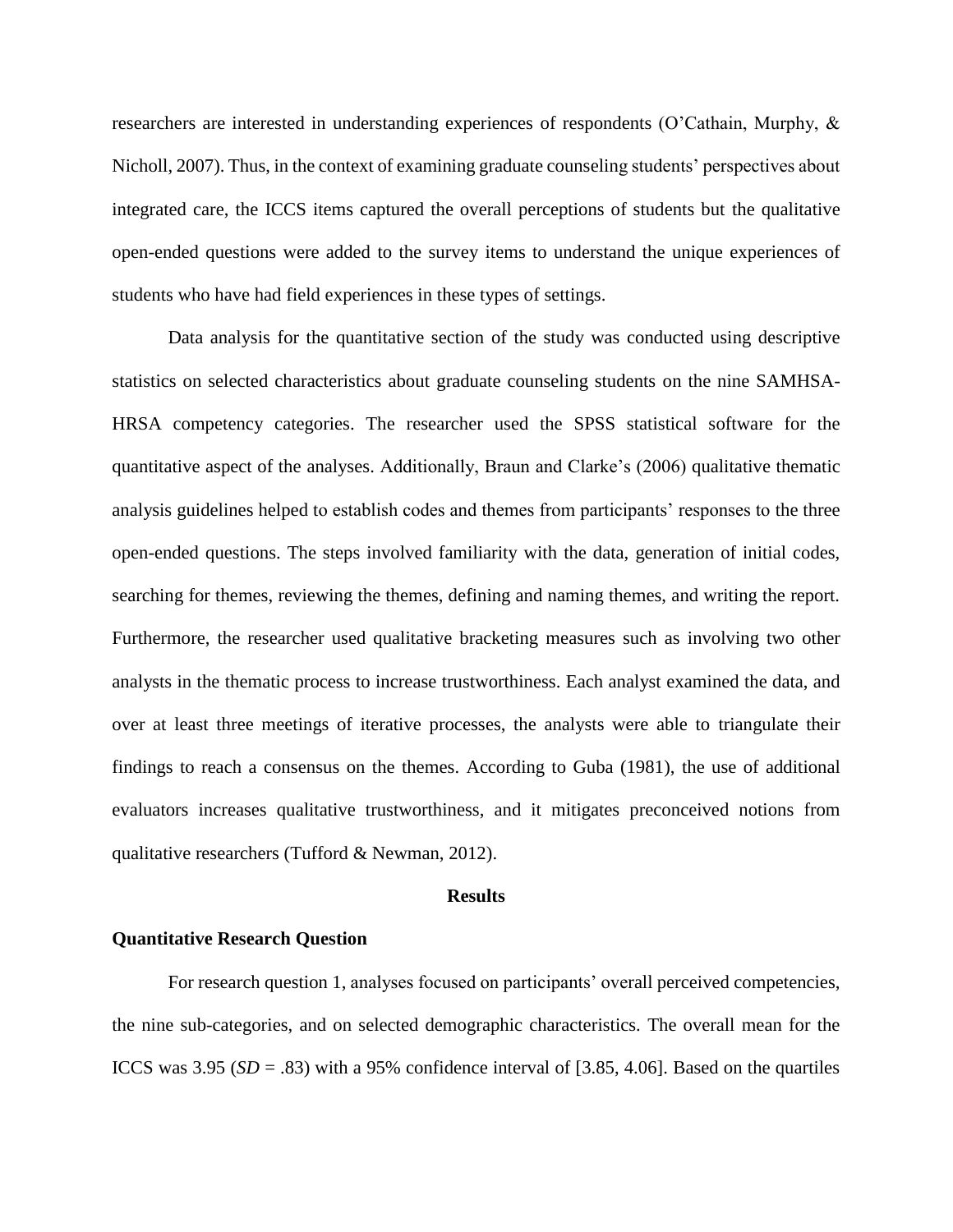previously defined for the ICCS scores, the participants overall mean score was described as competent. The minimum average score on the ICCS was 1.49 and a maximum average score was 5.57. Table 1 gives a summary of the descriptive statistics for the overall ICCS and the subcategories.

Table 1

| ICCS <sup>a</sup> | $\boldsymbol{M}$ | Mdn  | SD   | Min  | Max  | 95% CI for mean |
|-------------------|------------------|------|------|------|------|-----------------|
| Overall           | 3.95             | 4.03 | 0.83 | 1.49 | 5.57 | [3.85, 4.06]    |
| SC <sub>1</sub>   | 4.67             | 4.83 | 0.61 | 1.00 | 6.00 | [4.57, 4.77]    |
| SC <sub>2</sub>   | 4.78             | 4.86 | 0.75 | 2.00 | 6.00 | [4.69, 4.88]    |
| SC <sub>3</sub>   | 4.09             | 4.25 | 1.00 | 1.00 | 6.00 | [3.97, 4.22]    |
| SC <sub>4</sub>   | 3.62             | 3.75 | 1.04 | 1.00 | 6.00 | [3.49, 3.75]    |
| SC <sub>5</sub>   | 3.87             | 4.00 | 1.06 | 1.10 | 6.00 | [3.73, 4.00]    |
| SC <sub>6</sub>   | 4.35             | 4.50 | 0.93 | 1.33 | 6.00 | [4.23, 4.46]    |
| SC <sub>7</sub>   | 3.30             | 3.33 | 1.06 | 1.00 | 6.00 | [3.17, 3.44]    |
| SC <sub>8</sub>   | 3.66             | 3.75 | 0.94 | 1.00 | 5.75 | [3.54, 3.78]    |
| SC <sub>9</sub>   | 3.32             | 3.17 | 1.18 | 1.00 | 6.00 | [3.16, 3.46]    |

*Descriptive Statistics for Overall ICCS and the Competency Categories*

*Note*:  $a_n = 243$ ; CI = confidence interval; sub-category 1 (SC1) = interpersonal communication; sub-category 2 (SC2) = collaboration and teamwork; sub-category 3 (SC3) = screening and assessment; sub-category  $4 (SC4) =$  care planning and care coordination; sub-category  $5 (SC5) =$ intervention; sub-category 6 (SC6) = cultural competence and adaptation; sub-category 7 (SC7) = systems oriented practice; sub-category 8 (SC8) = practice-based and quality improvement; subcategory 9 ( $SC9$ ) = informatics.

In addition, the descriptive statistics on the five main demographic groups (gender, graduate level, specialty, field experience, field placement, and exposure to training) were analyzed on the overall ICCS to understand how each demographic perceived their levels of competence in integrated care. For gender, the mean score for females was 3.96 (*SD* = .83) and that of the males was  $3.93$  (*SD* = .85). Table 2 provides information on the descriptive statistics for the rest of the selected demographic variables. Additional results indicate that participants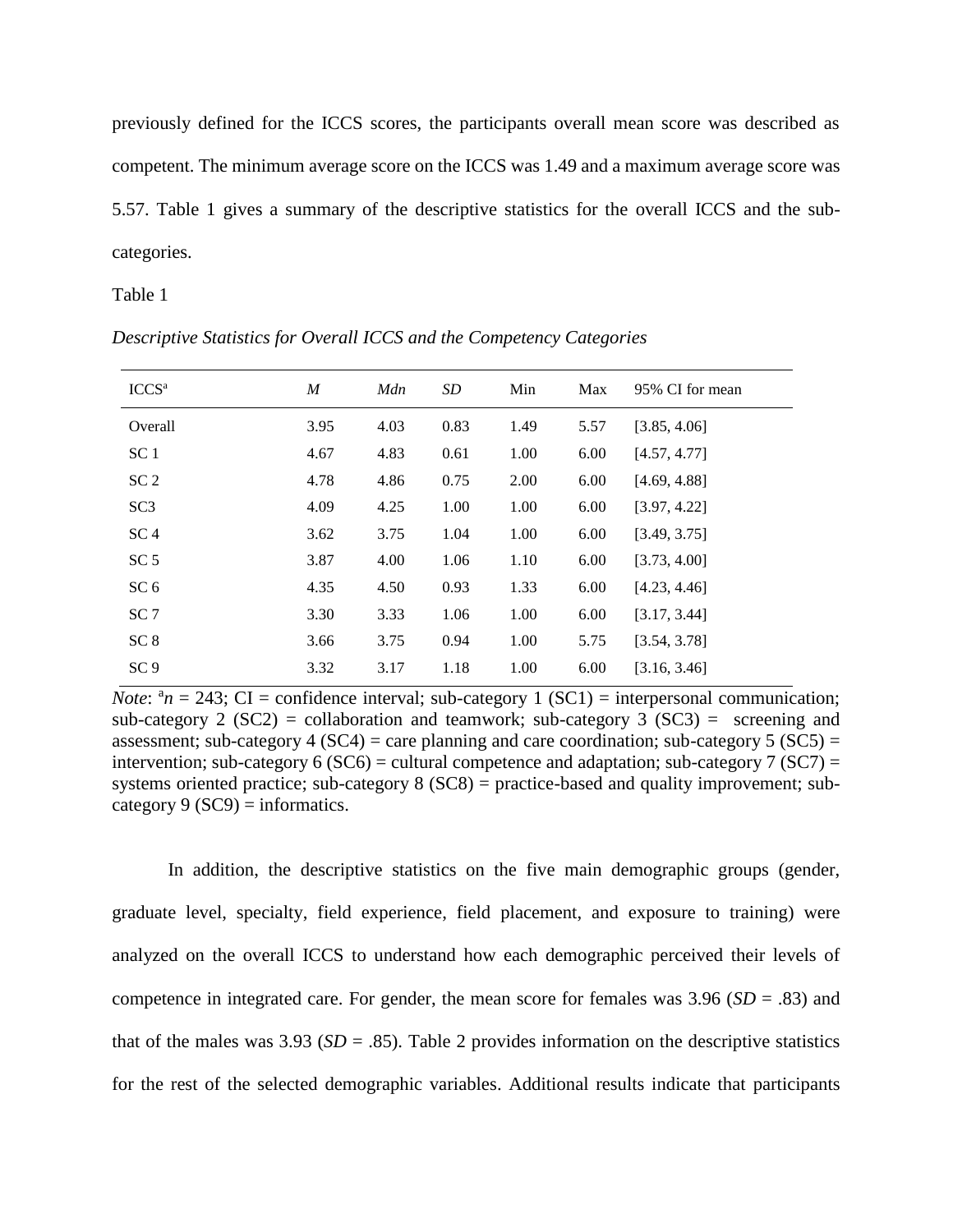reported interest in working in integrated care settings. Of the total 243 students, the majority (*n* =

224, 92.2%) were interested in working in integrated care environments.

# Table 2

*Descriptive Statistics on Demographics for Overall ICCS–Main Study*

| <b>ICCS</b>                             | $\boldsymbol{n}$ | $\boldsymbol{M}$ | Mdn  | <b>SD</b> | 95% CI for mean |
|-----------------------------------------|------------------|------------------|------|-----------|-----------------|
| Graduate Level ( $n = 243$ )            |                  |                  |      |           |                 |
| Master's                                | 225              | 3.91             | 3.98 | .83       | [3.80, 4.01]    |
| Doctorate                               | 18               | 4.54             | 4.45 | .61       | [4.24, 4.85]    |
| Counseling Specialty ( $n = 243$ )      |                  |                  |      |           |                 |
| Marriage, couple and family             | 24               | 3.90             | 3.88 | .69       | [3.61, 4.19]    |
| Clinical mental health                  | 184              | 4.00             | 4.13 | .82       | [3.89, 4.12]    |
| Clinical rehabilitation                 | 6                | 4.13             | 4.29 | .55       | [3.55, 4.71]    |
| Addiction                               | 7                | 4.17             | 3.92 | .72       | [3.51, 4.83]    |
| College                                 | 22               | 3.46             | 3.55 | 1.02      | [3.01, 3.91]    |
| Field Experience $(n = 243)$            |                  |                  |      |           |                 |
| Practicum                               | 47               | 4.06             | 4.20 | .79       | [3.82, 4.29]    |
| Internship                              | 67               | 4.35             | 4.32 | .57       | [4.21, 4.48]    |
| No field experience                     | 129              | 3.71             | 3.82 | .87       | [3.56, 3.86]    |
| Field Placement ( $n = 114$ )           |                  |                  |      |           |                 |
| <b>Integrated Care</b>                  | 38               | 4.52             | 4.49 | .50       | [4.35, 4.69]    |
| Other                                   | 76               | 4.07             | 4.05 | .71       | [3.92, 4.24]    |
| Training in integrated care $(n = 243)$ |                  |                  |      |           |                 |
| Yes                                     | 57               | 4.58             | 4.54 | .57       | [4.43, 4.73]    |
| No                                      | 186              | 3.76             | 3.86 | .80       | [3.65, 3.88]    |
|                                         |                  |                  |      |           |                 |

Note: CI = confidence interval.

# **Qualitative Research Question**

The researcher used three open-ended questions to answer research question 2. Responses were coded for themes for each of the questions as described in the next section.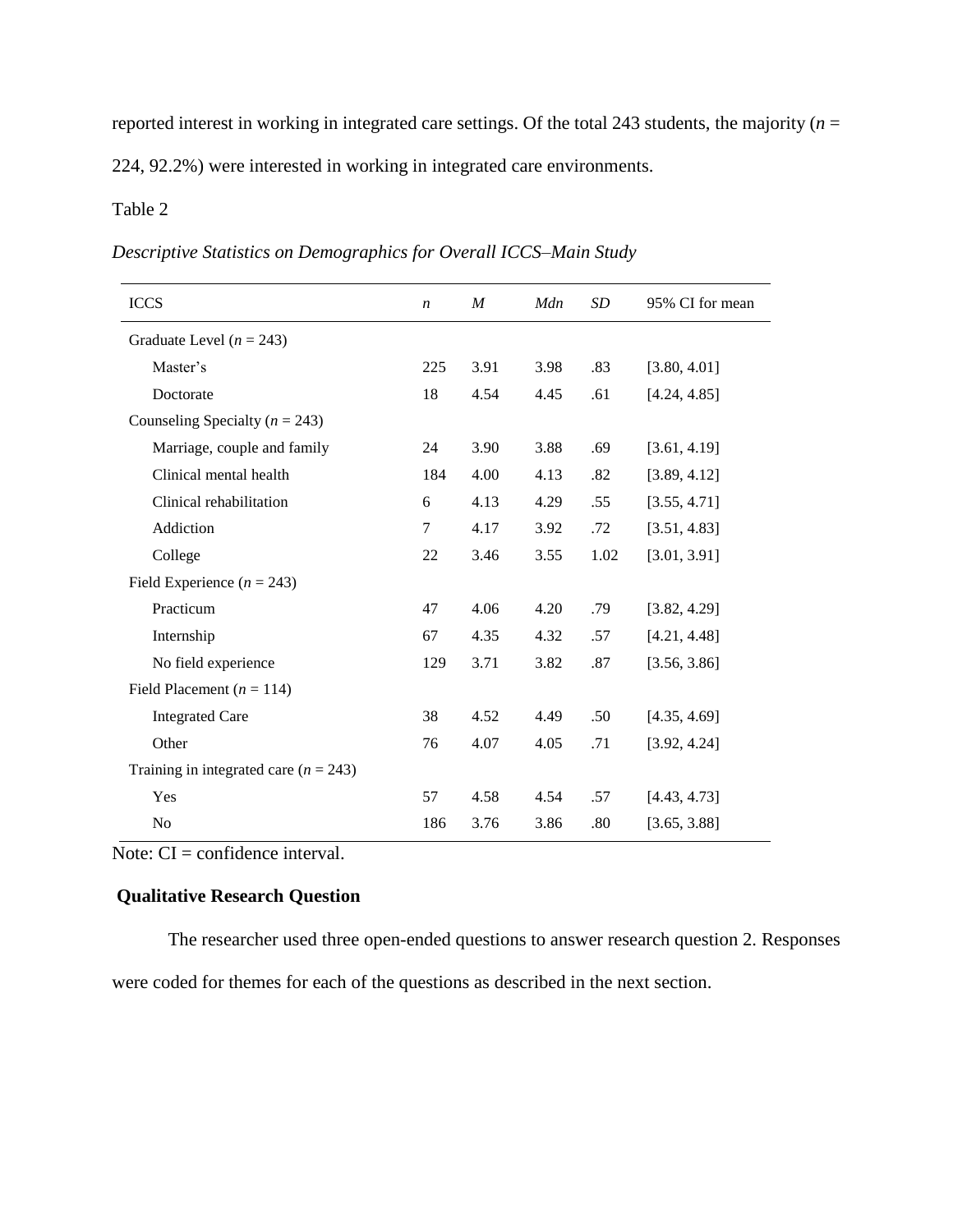**Open-ended question 1**. What did you find most challenging when you first started working in the integrated care environment? Thirty (30) participants' responses yielded three themes: Adjustment and adaptation, communication and collaboration, and lack of training.

*Adjustment and adaptation challenges***.** This theme emerged as participants described difficulties including getting accustomed to new roles, use of brief treatment time, understanding medical models, and embracing professional identity. For instance, a participant stated: "adjusting to brief, behavioral interventions and supportive role, rather than full 50-minute sessions that focused on exploration of emotions..." Another participant indicated that "learning medical terminology…learning how to use integrated EMRs [Electronic Medical Records]" was a challenge.

*Communication and collaborative challenges.* Referring to language use, confidentiality, and flow of communication challenges, participants' stated the following: "breaking the barriers between agencies and speaking the same professional language;" and "ability to balance information that should be shared and kept confidential." Additionally, participants reported challenges with collaboration through statements such as: "disagreement about services needed;" "…working with providers who have biases related to mental health conditions;" and "the lack of understanding from other health care providers on how to effectively and empathically work with individuals with mental health disorders."

*Lack of training.* This theme was derived from participants' responses that pointed to training and understanding of the integrated care system. This was evidenced by responses such as: "the vastness of wrap around services…it's such a benefit but overwhelming to learn about the system and how it works..."; however, "the lack of specific training in integrated care" was a challenge. Additionally challenges included "…finding the time for additional training," and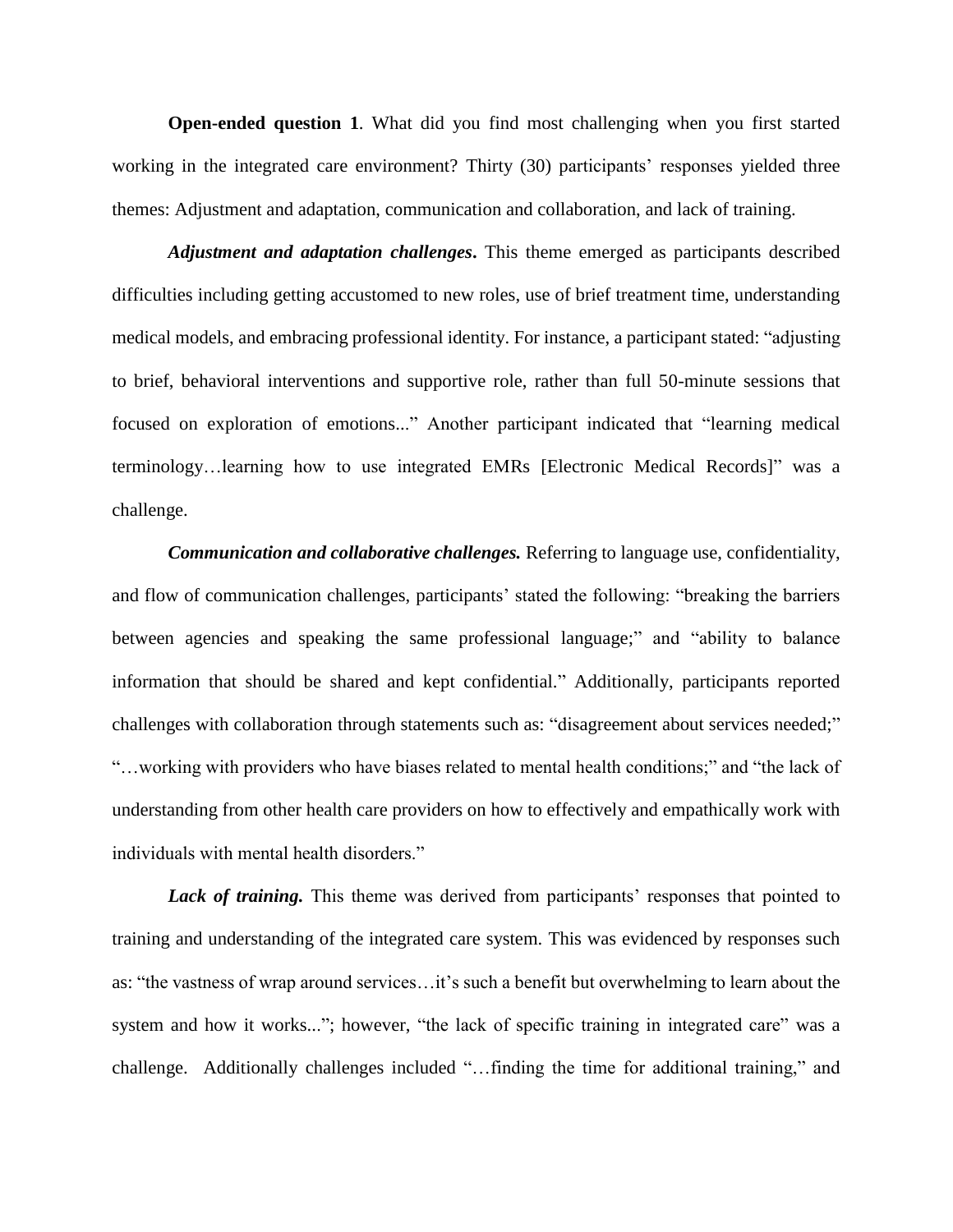"following the guidelines between insurance companies and therapy, specifically providing therapy that will work with a client's insurance provider and how to document it appropriately."

**Open-ended question 2.** What skills did you already possess that became beneficial to your work with other providers, consumers and their families? Thirty four (34) participants' responses yielded four themes: Communication skills; counseling techniques and micro-skills; leadership and advocacy skills; and previous experiences.

*Communication skills.* Participants' responses indicated that their ability to communicate and form relationships with other professionals and consumers became an essential skill that promoted functionality in an integrated care setting. A few participants simply stated "communication skills," but other participants added skills such as relationship building, organization, and the ability to anticipate needs.

*Counseling techniques and micro-skills*. Participants' responses that highlighted microskills and counseling techniques included the following: "basic counseling skills…knowledge of brief solution focused therapy;" "general knowledge from previous courses, as well as, counseling skills gained through my program;" and "basic understanding of wellness and helping professionals." Others suggested person centered techniques, which were evidenced in two responses: "empathy, being kind, and non-judgmental" and "empathy…and awareness to reach out to the allied health professionals to consult and gain more information."

*Leadership and advocacy skills.* This theme was developed from responses that suggested the value of skills such as flexibility, self-awareness, organizational, and collaborative skills. Some responses that emphasized these included: "I feel that flexibility has been most important in this setting;" "being adaptable has allowed me to understand each side and seeing how each side works;" "high level of organizational skills;" and "self-awareness, ability to work in a multicultural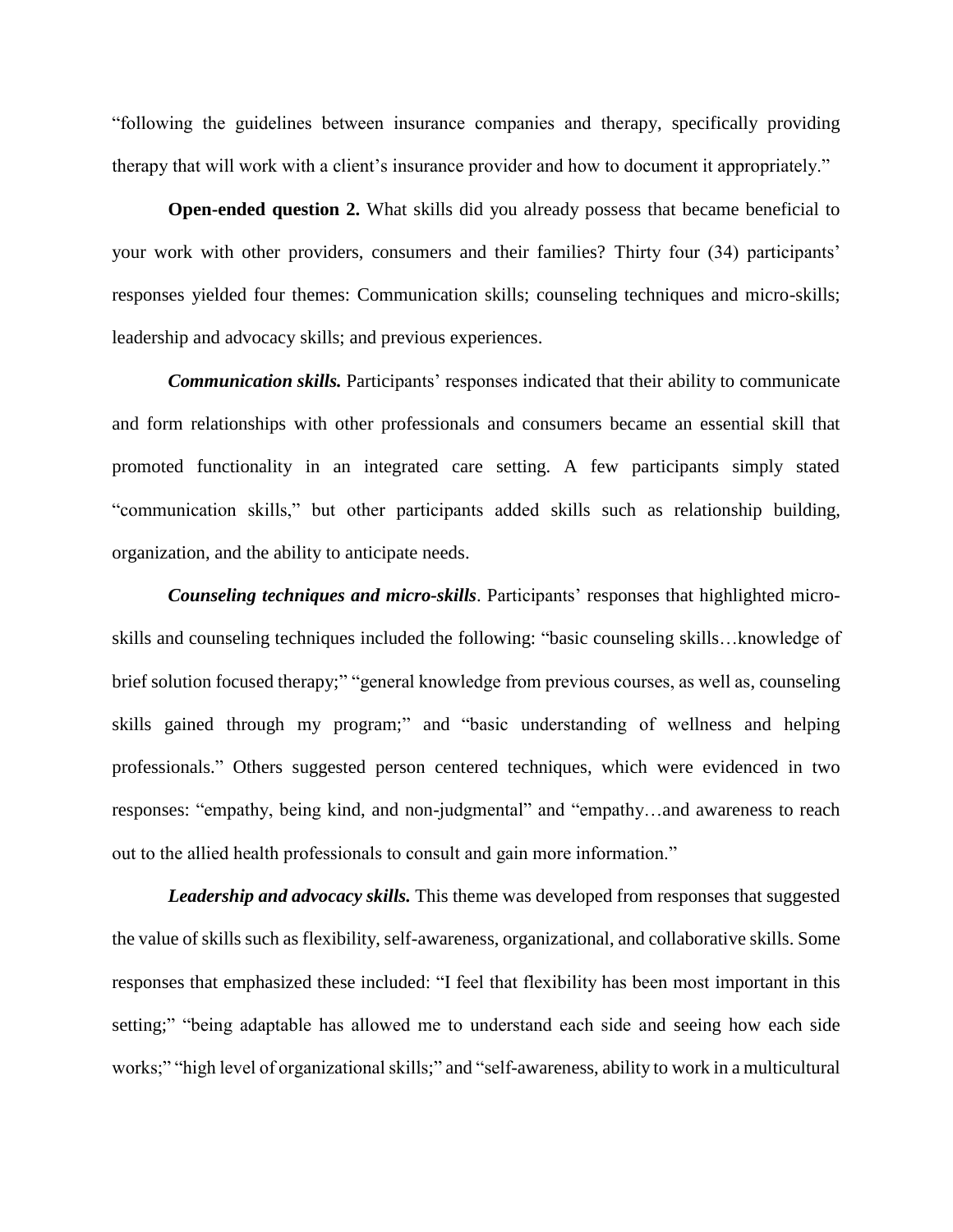environment." Some participants also suggested "confidence…being able to multitask, and having organizational skills" and "willingness to speak up." Creativity was highlighted in a response such as "…willingness to learn new systems, and taking advantage of new and different opportunities has helped me (think outside the counseling box)."

*Previous work experiences.* Several participants indicated that previous experiences afforded them skills that became beneficial in integrated care settings. This was evidenced by statements such as: "I had previous experience working in a large hospital and with electronic medical records…;" "I have worked on a collaborative team before in social services with law enforcement, medical doctors, advocates, abuse specialist, community members…;" and "I had training in multiple hospital settings and worked in different interdisciplinary teams."

**Open-ended question 3.** Which skills or knowledge did you not have, and how did you manage to learn them? Nineteen (19) participants' responses yielded the following themes: Supervision and consultation, learning on the job, professional development and training.

*Supervision and consultation.* This theme emerged from participants' responses that indicated learning from supervisors and other professionals. In response to difficulties with medical terminology and language, participants stated: "the abbreviations and slang used in a medical setting was initially like a foreign language, but I took copious notes on rounds and consulted frequently to familiarize myself with the lingo; and "my biggest barrier was learning MD terminology, but I constantly asked for clarification." Regarding challenges with documentation, a participant stated that "… on making concise electronic notes, I improved by practice and advice from my supervisor and professor."

**Learning on the job.** Participants' responses also showed that learning occurred based on personal motivation and curiosity. For instance, relative to documentation and medical system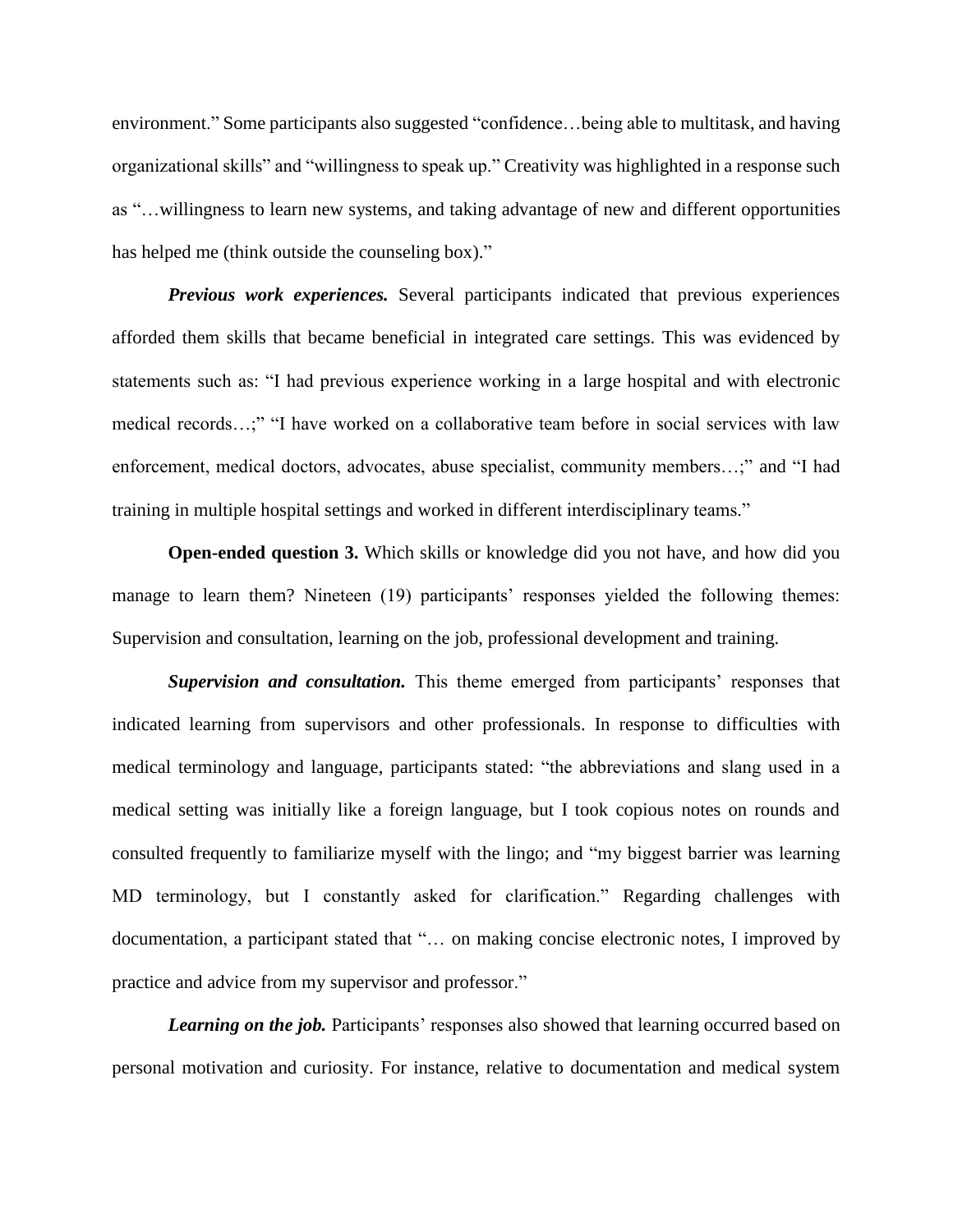challenges, participants reported the following: "most of the learning I have done on my own and applied what I did in my previous profession to the integrated care as a counselor in training;" "…I had to learn on the job the medical system incorporated into the hospital system; and "I was lacking specific knowledge on available resources and site specific policies which I have begun to learn with experience and time."

*Professional development and training.* Again, the challenges with documentation, medical terminology and systemic issues persisted, but participants' responses were coded to indicate learning through professional development and training. For instance, a participant cited, "I am lacking in understanding the systems on the doctor side of things… what certain diagnoses mean…I attend more workshops/meetings to develop this skill." Similarly, another participant responded that "billing and coding, medical terminology…still learning through training."

#### **Discussion and Conclusion**

The findings from this study highlight strengths and limitations relative to graduate counseling students' perceived knowledge and skills in integrated care. Based on the overall mean score  $(M = 3.95)$  on the ICCS, graduate counseling students' self-report showed competency in integrated care. Mean scores from the nine sub-categories showed that the highest mean score was on the sub-category 2 (collaboration and teamwork competencies,  $M = 4.78$ ). With the exception of sub-category 9 (informatics competencies,  $M = 3.32$ ) and sub-category 7 (system oriented practice competencies,  $M = 3.30$ ) which were rated moderately competent, the rest of the subcategories were rated at competent levels. Thus, there were no strongly competent or low competence ratings based on the overall or the sub-categories mean scores.

These findings suggest that the participants perceived their knowledge and skills about integrated care at levels that appeared to be satisfactory to function in these settings. Any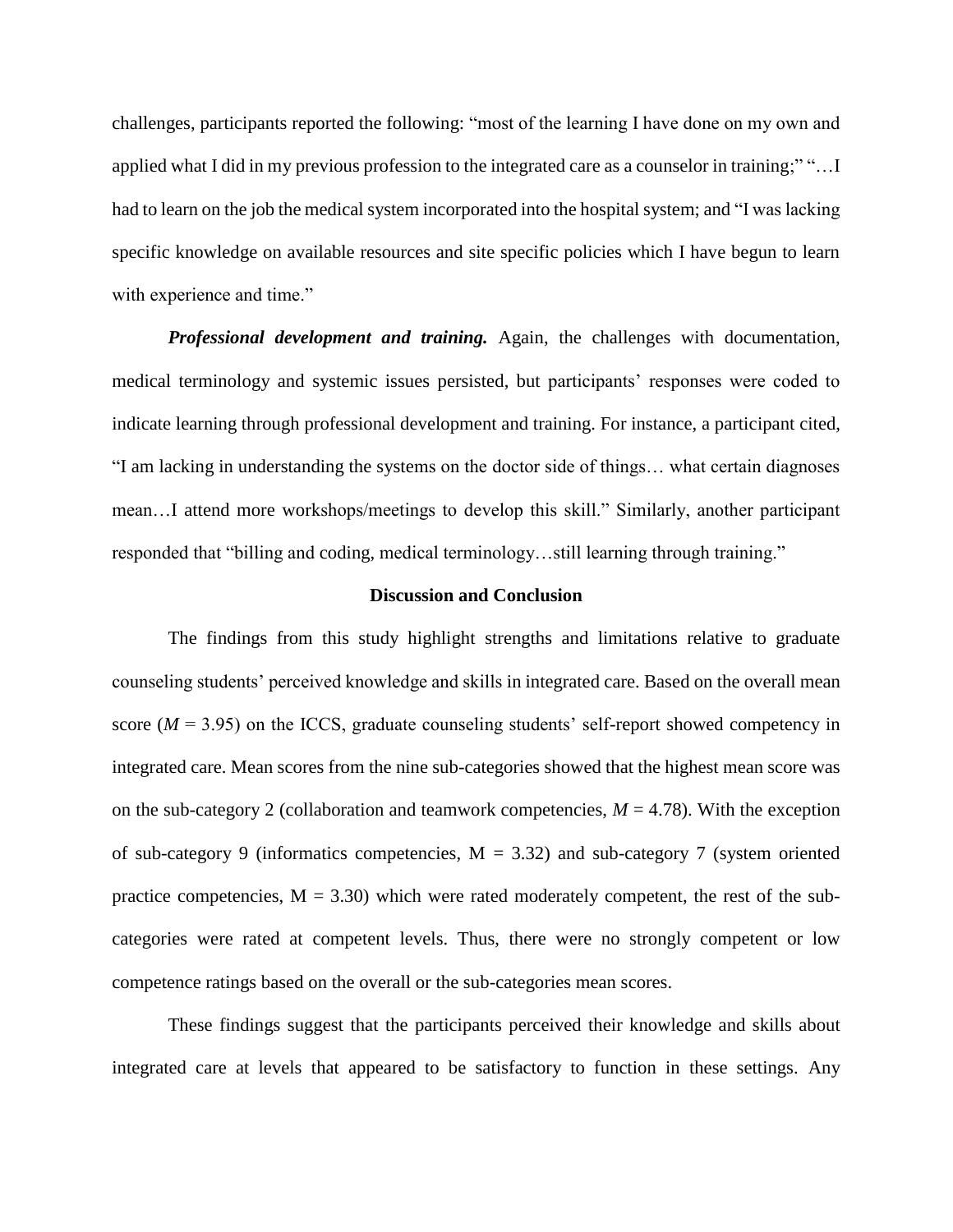comparisons with previous studies is impossible as there are no related studies at this time. However, the positive perceptions reported by participants may be explained by a few similarities between the CACREP standards (2015) and SAMHSA-HRSA integrated care competency categories (Hoge et al., 2014). The CACREP standards (2015) do address some of the integrated care competencies including interpersonal communication, collaboration, care coordination, assessment, multicultural competencies, client-based and evidence-based practices. Consequently, the participants' reported competence ratings in seven sub-categories could be attributed to the similarity between the SAMHSA-HRSA and CACREP standards. Conversely, participants' perception could be attributed to the Likert-type scale, as there is a possibility for participants to rate themselves at the midpoint or close to the midpoint when uncertain (Creswell, 2015; DeVellis, 2012).

Nevertheless, the relatively less competence in the remaining two sub-categories (systemoriented practice and informatics competencies) seem reasonable as there are no indications that most CACREP accredited counseling programs teach students about integrated care. Although CACREP (2015) stipulates students' exposure to technology, participants may have selected relatively lower scores because of unfamiliarity with EMRs in their training programs. Moreover, a perusal of the CACREP standards did not necessarily show emphasis on the financial structure in local health systems.

Further analyses for research question 1 examined participants' levels of competence comparing selected demographic variables. Similar to the overall and sub-categories mean scores, there were no strongly competent or low competency ratings for any of the demographic variables. Students in the category of graduate degree level, exposure to training, field experience, and field placement were rated at the competent level. However, further examination showed that: (a) those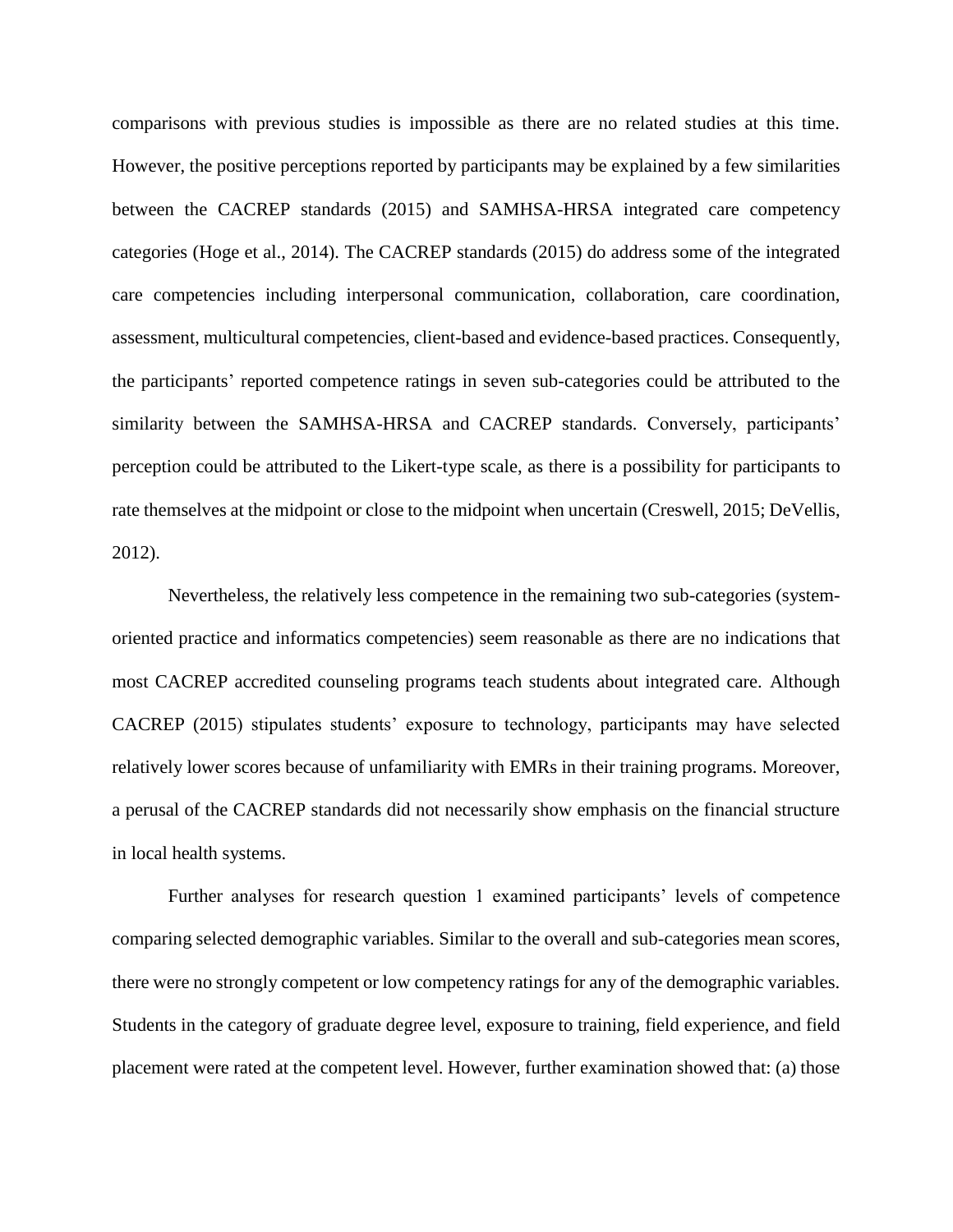studying in doctoral programs scored relatively higher  $(M = 4.54)$  than those in master's programs (*M* = 3.91), (b) participants with exposure to training in integrated care scored relatively higher (*M*  $= 4.58$ ) than those with no training ( $M = 3.76$ ), (c) participants with field experience in internship scored relatively higher ( $M = 4.35$ ) than participants in field experience practicum ( $M = 4.06$ ) and those with no field experience ( $M = 3.71$ ), and (d) participants in integrated care field placement scored relatively higher ( $M = 4.52$ ) than those who indicated placement in other settings ( $M =$ 4.07).

These variations in the mean scores in each demographic variable could be attributed to a couple of factors. First, with experience as a factor, doctoral students may show higher competence than those at the master's degree level. Similarly, participants with specific training or field placement in integrated care settings could have leverage over their peers without such experiences. Second, differences in sample size may be a factor. For example, with a 207 difference in sample size between masters and doctoral level students, the mean score could be impacted.

Considering counseling specialties, participants' mean scores rated competent on all, except college counseling specialty ( $M = 3.46$ ). The college counseling specialty respondents rated themselves at moderately competent. However, the growing trends of college students' mental health needs (Hunt & Eisenberg, 2010) suggest that integrated physical and mental health centers in college settings can create multiple points of entry to meet students' diverse health needs (Tucker, Sloan, Vance, & Brownson, 2008). It is unknown if college counseling specialty participants rated relatively lower because of small sample size, lack of training in integrated care, or insufficient integration at college health centers.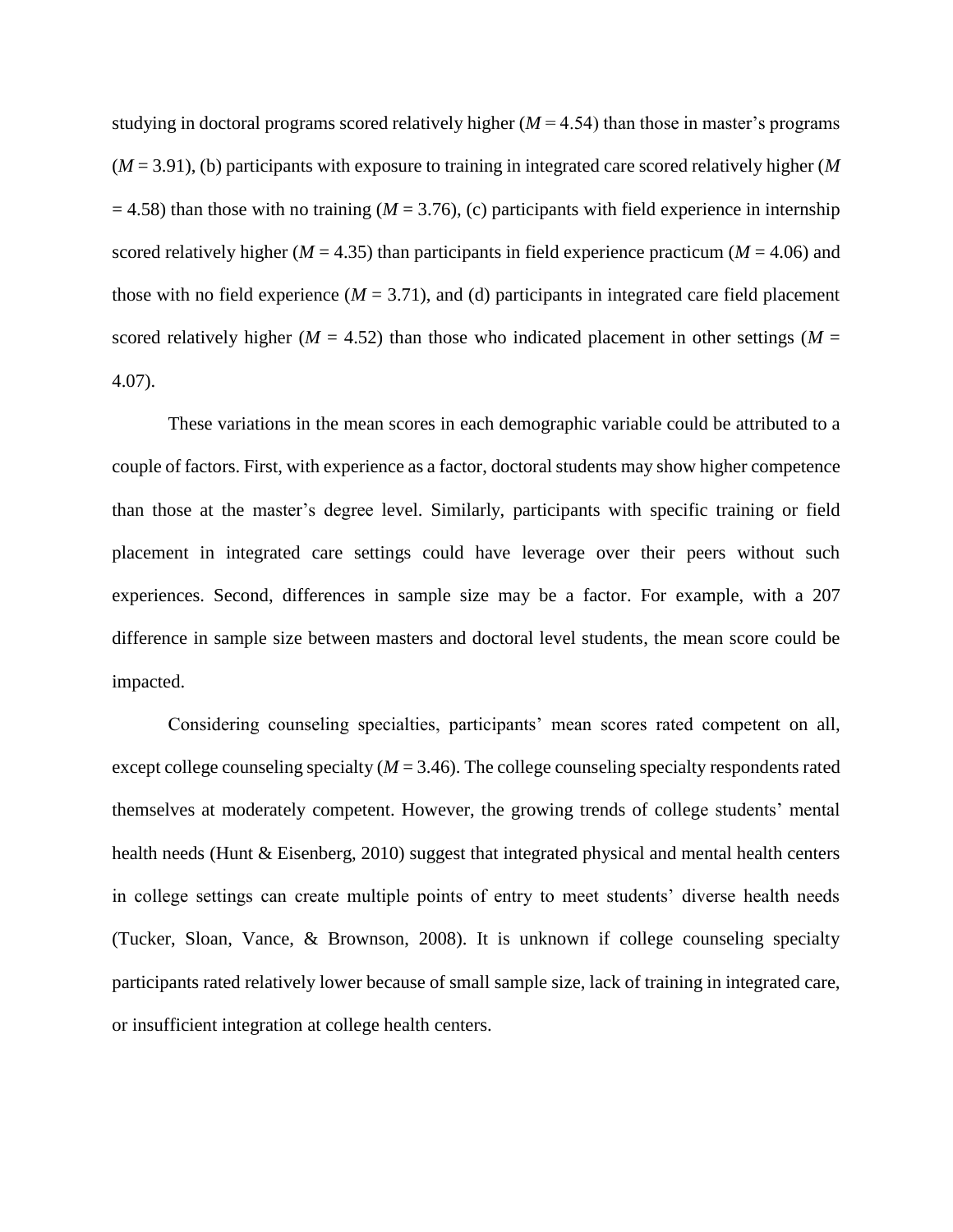A further discussion of the open-ended results, show that some participants, regardless of their training and placement in integrated care settings, faced challenges. The findings in this current study are consistent with previous studies that described challenges from practicing counselors' lived experiences in integrated care (Gersh, 2008; Glueck, 2015). For instance, responses from this current study converge with Gersh's findings that described similar challenges such as medical culture related communication, time constraints, collaboration and adjustment difficulties to a new delivery system. Similarly, in both studies, participants' expressed need for training. Although students who responded to the open-ended questions had training, it is possible that didactic training may be offered concurrently with experiential training. Future studies can be conducted to ascertain participants' levels of competency when counselor trainees or licensed professional counselors have had prolonged didactic training prior to experiential training in integrated care settings.

Challenges notwithstanding, findings from this study indicated that participants believed that some prior knowledge and skills from their counselor education programs such as communication skills, counseling techniques and micro-skills, and leadership and advocacy skills may have been helpful in integrated care environments (Alvarez, Marroquin, Sandoval, & Carlson, 2014; Gersh, 2008). These already possessed skills are critical (Brems, 2001; Hoge et al., 2014) because counselor trainees can use them during professional interactions with consumers and other health professionals. Graduate counseling students learn these techniques as part of the eight common core areas in counselor preparation programs (CACREP, 2015).

In response to methods used to overcome challenges, participants indicated that purposeful training (didactic and or experiential), prolonged exposure, supervision and consultation were critical to professional functionality in integrated care settings. Training has been emphasized in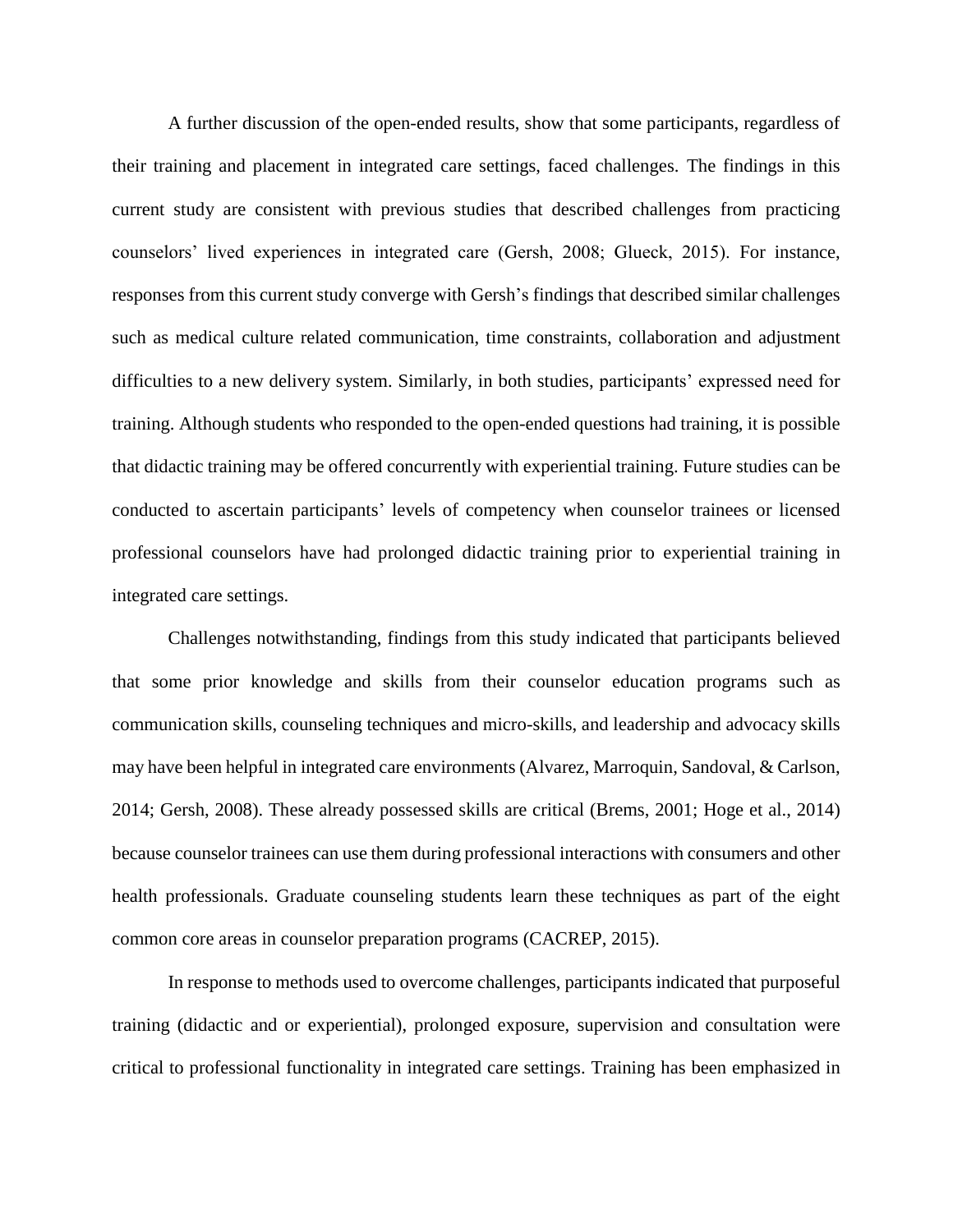many integrated care literature (Edwards & Patterson, 2006; Johnson & Freeman, 2014). However, this study highlights supervision as another viable method of learning. Bernard and Goodyear (2014) have described supervision as the instructional strategy that demonstrates the preparation of mental health professionals. It becomes an essential tool that allows more experienced professionals to function in the role of a mentor, teacher, encourager, counselor, and or consultant. Experts have emphasized that supervision in integrated care is most significant to student-learners and interns especially when they are working in unfamiliar territories in the health care settings (Edwards & Patterson, 2006; Pratt & Lamson, 2012).

In sum, whether or not counseling students had training in integrated care seemed to affect their perception of competence in this treatment modality. Some aspects of the already existing CACREP curricula resulted in students' report of competency in integrated care. But, students' responses also show that purposeful training, specific to expressed challenges, can be essential to their perceived competence. Whether through the ICCS scores or through the supplemental openended questions, participants placed value on training and suggested that it ensures professional functionality in integrated care settings.

#### **Implication for Counselor Education, Supervision, and Educators**

Relevance of training in integrated care is evident in this current study for graduate counseling students and has been previously emphasized in other research studies (Gersh, 2008; Gleuck, 2015). Didactic and experiential methods have been recommended, and can help bridge the gap (McDaniel, Belar, Schroeder, Hargrove, & Freeman, 2002). Didactic experiences in integrated care can be promoted as: (a) counselor educators pursue opportunities in interprofessional education, and collaborate with other professions to develop shared courses (Johnson & Freeman, 2014); (b) counselor education programs develop integrated care as an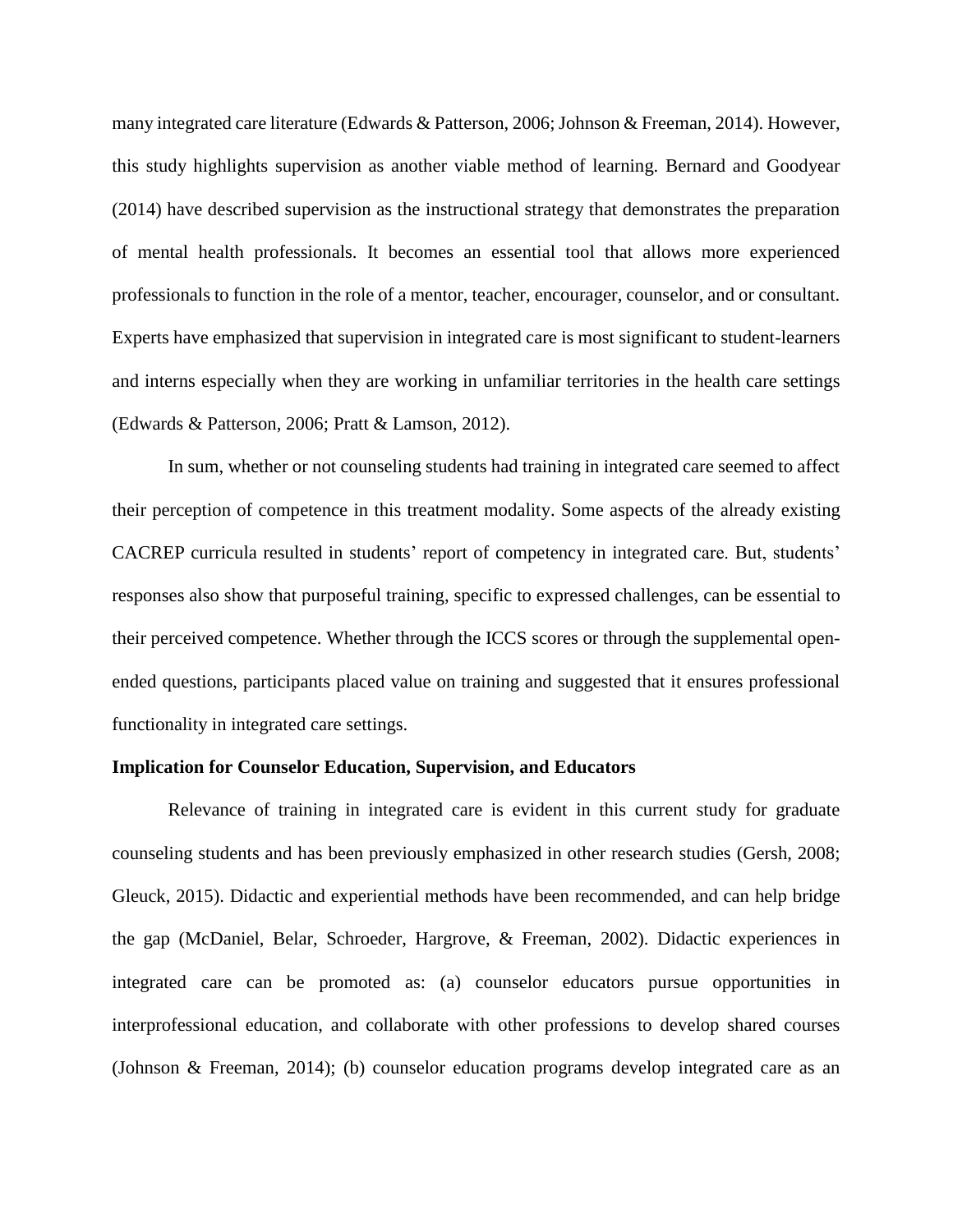elective course; (c) programs employ intentionality regarding field experiences; (d) counseling programs integrate learning opportunities in existing courses such that students can shadow practicing counselors in integrated care settings to increase interaction with other health professionals; and (e) field experiences in practicum and internship supervision classes can be intentionally designed to include case conceptualization models that promote discussions about integrated care concepts.

Professional counseling is moving beyond the realms of traditional counseling settings to a more integrative setting as graduates begin to build knowledge and skills required for holistic care. It is encouraging that six out of the 15 counselor education programs recruited for this study have existing curricula that is fostering integrated care learning. Taken together, there is evidence to support the call for exposure to integrated care concepts in counselor preparation programs, as well as creating opportunities for professional development for practicing professional counselors and supervisors.

## **Limitation and Future Researc**h

Further research should consider evaluating actual competencies versus perceived competencies to help establish the relationship between students' self-report and faculty-based or site supervisor assessment. Creswell (2015) asserts that surveys can be used to collect data quickly and extensively, but sometimes researchers run the risk of responses being subjective. While the study was more exploratory in design, it might be pertinent to investigate the topic of competency in detail. Regarding the qualitative section of the study, future studies could extensively explore students' experiences in integrated care by conducting pre-post interviews of counseling students in practicum and internship settings. This would provide rich understanding into students' expectations, perceptions, and assumptions related to pre-and post-integrated care experiences.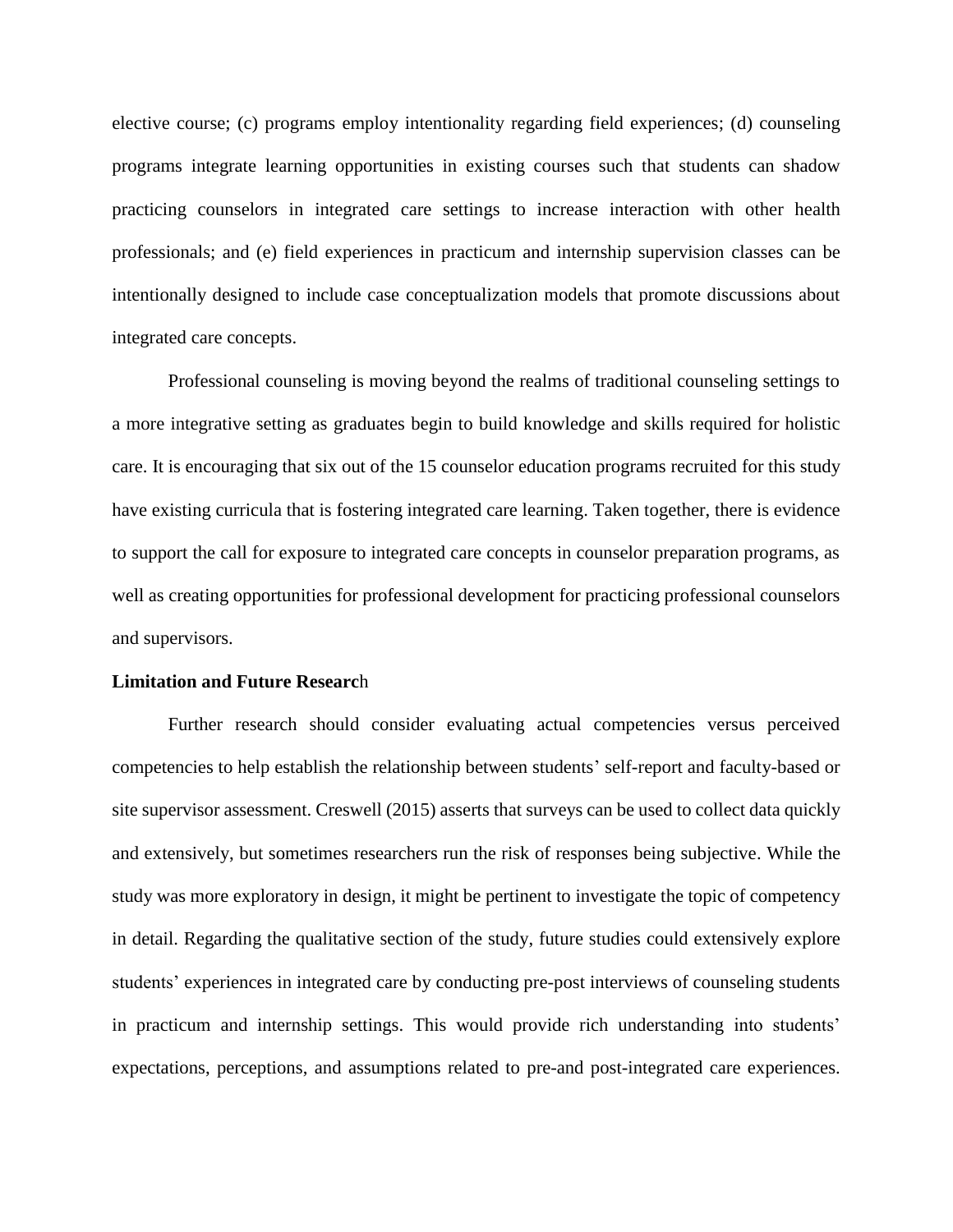Furthermore, focus groups pertaining to students who have had experiences in integrated care could provide rich data that can be triangulated for in-depth understanding of students' experiences.

Given the dearth in integrated care instruments, larger sample size could be used to establish the ICCS on perceived or actual competencies in integrated care. Although this study used reasonable sample size and randomization as part of the sampling framework, it is difficult to make definitive inferences. Several validation processes such as pilot testing, cognitive interviews, and expert reviews were used to ensure that the measure was appropriate for data collection. Nevertheless, future studies could further examine participants' demographics to ascertain correlations and variations in their perceived competencies. Additionally, limited literature on integrated care perceived or actual competencies cut across most behavioral health professions. Hence, it is recommended that further studies be conducted to include professional counseling and other behavioral health training programs. This could provide detailed information about participants' perception or actual competencies and variations that exist regarding efforts to train the behavioral workforce for integrated care services.

In conclusion, this study is relevant because it provides an understanding into students' perceived competencies as it relates to SAMHSA-HRSA integrated care competency categories. Counseling as a profession can begin discussions focused on making graduates well-grounded in integrative services, while creating more employment avenues for its graduates. AMHCA and the American Counseling Association (ACA) have taken on the challenge in encouraging this effort. Therefore, researchers, counselor educators, and supervisors should embrace the challenge to lead the way in bridging this gap between competencies and practices of behavioral health counselors working in integrated care environments.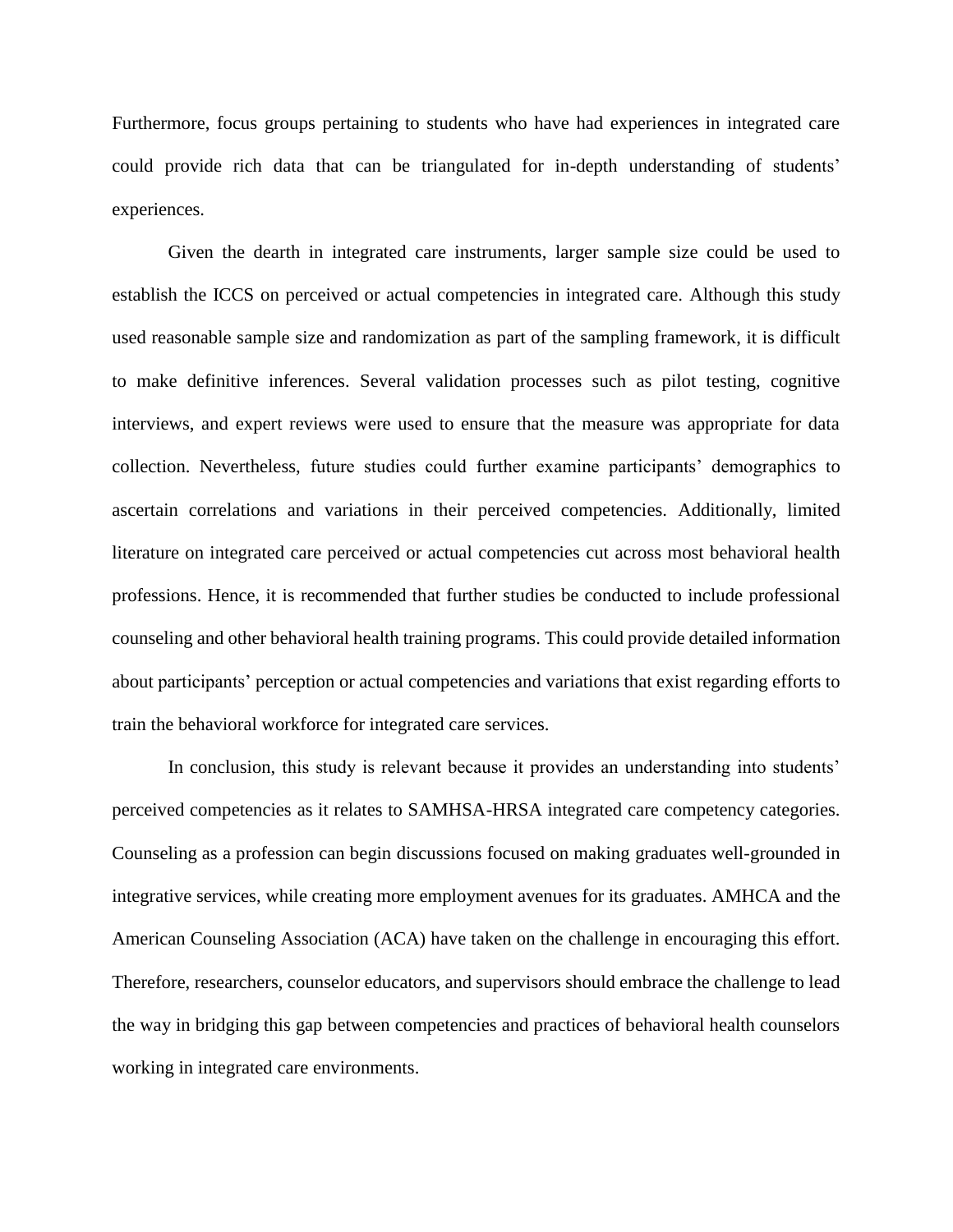## References

- Allen, J., Balfour, R., Bell, R., & Marmot, M. (2014). Social determinants of mental health. *International Review of Psychiatry*, *26*(4), 392–407.doi: 10.3109/09540261.2014.928270.
- Alvarez, K., Marroquin, Y. A., Sandoval, L., & Carlson, C. I. (2014). Integrated health care best practices and culturally and linguistically competent care: Practitioner perspectives. *Journal of Mental Health Counseling*, *36*(2), 99–114. https://doi.org/10.17744/mehc.36.2.480168pxn63g8vkg
- American Mental Health Counselors Association. (2016). *AMHCA standards for practice of clinical mental health counseling*. Retrieved from http://c.ymcdn.com/sites/ www.amhca.org/resource/resmgr/Docs/Standards2016FINAL.pdf
- Bandura, A. (1977). *Social learning theory*. Englewood Cliffs, NJ: Prentice Hall.
- Bandura, A. (1986). *Social foundations of thought and action*. Upper Saddle River, NJ: Prentice Hall.
- Beacham, A. O., Herbst, A., Streitwieser, T., Scheu, E., & Sieber, W. J. (2012). Primary care medical provider attitudes regarding mental health and behavioral medicine in integrated and non-integrated primary care practice settings. *Journal of Clinical Psychology in Medical Settings*, *19*(4), 364–375. doi: 10.1007/s10880-011-9283-y.
- Bernard, J. M., & Goodyear, R. K. (2014). *Fundamentals of clinical supervision* (5th ed). Kirby Street, London: Pearson.
- Blount, A. (2003). Integrated primary care: Organizing the evidence. *Families, Systems, and Health 21*(2), 121–33. doi: 10.1037/1091-7527.21.2.121
- Blount, F. A., (Interviewee) & Bailey, S. (Interviewer). (2014). *Integrated primary care: Practice and training implications* [*Interview transcript*]. Retrieved from http://www.simmons. edu/ssw/fe/i/Conversation\_4.2.pdf
- Braun, V., & Clarke, V. (2006). Using thematic analysis in psychology. *Qualitative Research in Psychology*, *3* (2), 77–101. doi: 10.1191/1478088706qp063oa
- Brems, C. (2001). *Basic skills in psychotherapy and counseling*. Belmont, CA: Brooks and Cole.
- Center for Disease Control and Prevention (2014). CDC report: *Mental illness surveillance among adults in the United States.* Retrieved from http://www.cdc. gov/mentalhealthsurveillance/fact\_sheet.html
- Council for Accreditation of Counseling and Related Educational Programs. (2015). *2016 CACREP standards*. Retrieved from http://www.cacrep.org/wp-content/ uploads/2012/10/2016-CACREP-Standards.pdf
- Creswell, J. W. (2015). *Educational research: Planning, conducting, and evaluating quantitative and qualitative research* (5th ed.). Upper Saddle River, NJ: Pearson.
- Curran, V. R., Sharpe, D., Forristall, J., & Flynn, K. (2008). Attitudes of health sciences students towards interprofessional teamwork and education. *Learning in Health and Social Care, 7*(3), 146–156. doi: 10.1111/j.1473-6861.2008.00184.x
- DeVellis, R. F. (2012). *Scale development: Theory and applications* (3rd ed.). Thousand Oaks, CA: Sage.
- Edwards, T. M., & Patterson, E. J. (2006). Supervising family therapist trainees in primary care medical settings: Context matters. *Journal of Marital and Family Therapy*, *32*(1), 33–43. doi: 10.1111/j.1752-0606.2006.tb01586.x
- Engel, G. L. (1977). The need for a new medical model: A challenge for biomedicine. *Science*, *196*(4286), 129–136.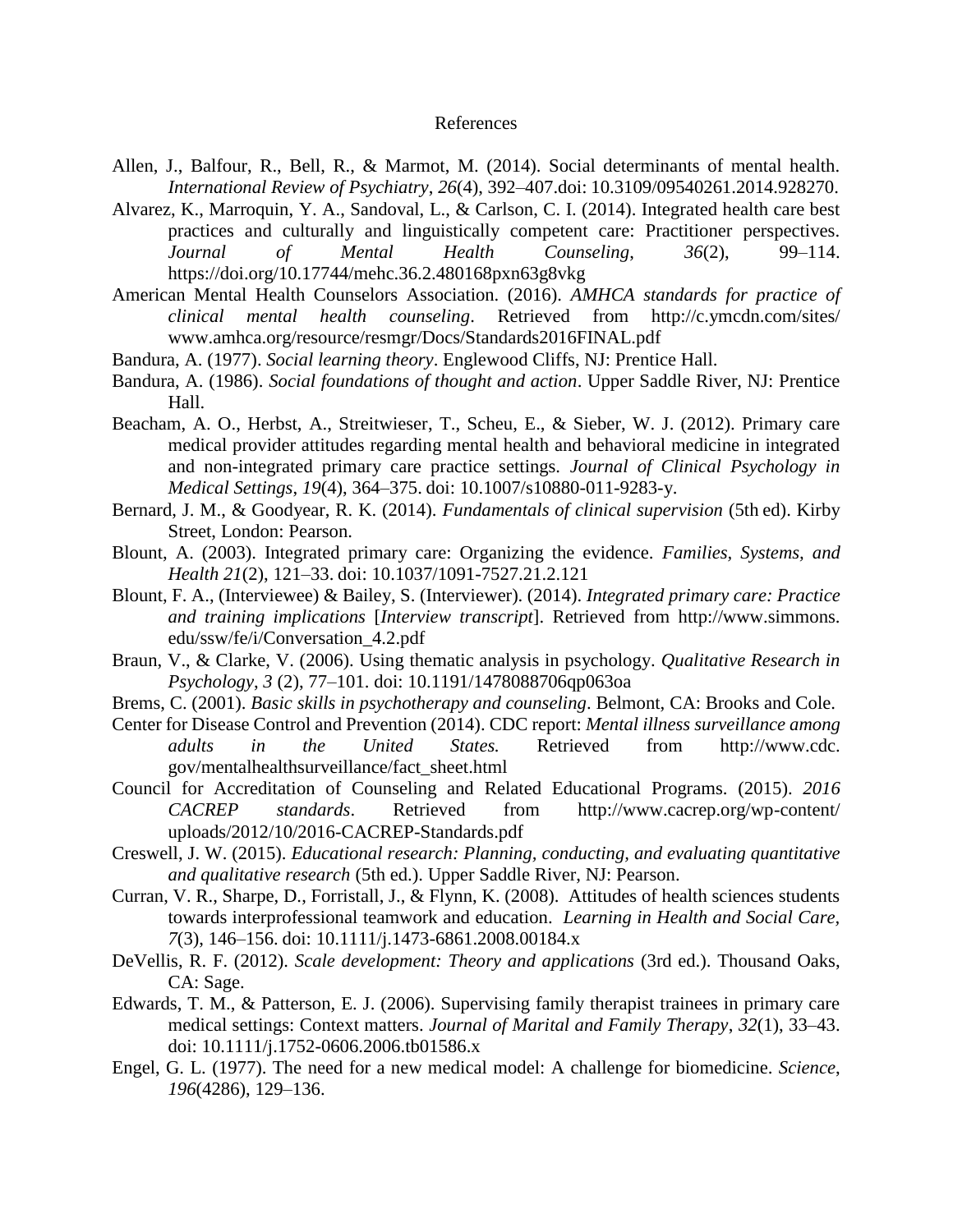- Fox, M. A., Hodgson, J. L., & Lamson, A. L. (2012). Integration: Opportunities and challenges for family therapists in primary care. *Contemporary Family Therapy*, *34*(2), 228–243. doi: 10.1007/s10591-012-9189-3
- Garcia-Shelton, L., & Vogel, M. E. (2002). Primary care health psychology training: A collaborative model with family practice. *Professional Psychology: Research and Practice,* 33, 546–556. doi: 10.1037//0735-7028.33.6.546}
- Gary, F. A. (2005). Stigma: Barrier to mental health care among ethnic minorities. *Issues in mental health nursing*, *26*(10), 979–999. doi: 10.1080/01612840500280638}
- Gatchel, R. J., & Oordt, M. S. (2003). *Clinical health psychology in the primary case setting*. Washington, DC; American Psychological Association.
- Gersh, G. M. (2008). *Counselors working in integrated primary behavioral health and the influence of professional identity: A phenomenological study* (Doctoral Dissertation). Available from ProQuest Dissertations and Theses database. (UMI No. 3340183).
- Glueck, B. P. (2015). Roles, attitudes, and training needs of behavioral health clinicians in integrated primary care. *Journal of Mental Health Counseling*, *37*(5), 175–188. doi: 10.17744/mehc.37.2.p84818638n07447r
- Greene,J. C., Caracelli, V. J., & Graham, W.F. (1989). Toward a conceptual framework for mixedmethod evaluation designs. *Educational Evaluation and Policy Analysis*, *11*(3), 255–274. doi: 10.3102/01623737011003255
- Guba, E. G. (1981). Criteria for assessing the trustworthiness of naturalistic inquiries. *Educational Communication and Technology Journal, 29*(2), 75–91. doi: 10.1007/bf02766777
- Health Resources and Services Administration. (2014). *Grant opportunities*. Retrieved from http://www.grants.gov/view-opportunity.html?oppId=253408
- Hoge M. A., Morris J. A., Laraia M., Pomerantz A., & Farley, T. (2014). Core competencies for integrated behavioral health and primary care. Retrieved from http://www.integration.samhsa.gov/workforce/Integration\_Competencies\_Final. pdf
- Hoover, M., & Andazola, J. (2012). Integrated behavioral care training in family practice residency: Opportunities and challenges. *Journal of Clinical Psychological Medicine Settings, 19*, 446–450.
- Hunt, J., & Eisenberg, D. (2010). Mental health problems and help-seeking behavior among college students. *Journal of Adolescent Health, 46*(1), 3–10. doi: 10.1016/j.jadohealth.20- 009.08.008
- Hunter, C. L., Goodie, J. L., Oordt, M. S., & Dobmeyer, A. C. (2009). *Integrated behavioral health in primary care: Step-by-step guidance for assessment and intervention*. Washington, DC: American Psychological Association.
- Johnson, K. F., & Freeman, K. L. (2014). Integrating interprofessional education and collaboration competencies (IPEC) into mental health counselor education. *Journal of Mental Health Counseling*, *36*(4), 328–344. doi: 10.17744/mehc.36.4.g47567602327j510
- Kataoka, S. H., Zhang, L., & Wells, K. B. (2002). Unmet need for mental health care among US children: Variation by ethnicity and insurance status. *American Journal of Psychiatry*, *159*(9), 1548–1555. doi: 10.1176/appi.ajp.159.9.1548
- Lunenburg, F. C. (2011). Self-efficacy in workplace: Implications for motivation and performance. *International Journal of Management, Business, and Administration, 14*(1), 1–6.
- McDaniel, S. H., Belar, C. D., Schroeder, C., Hargrove, D. S., & Freeman, E. L. (2002). A training curriculum for professional psychologists in primary care. *Professional Psychology: Research and Practice*, *33*, 65–72.